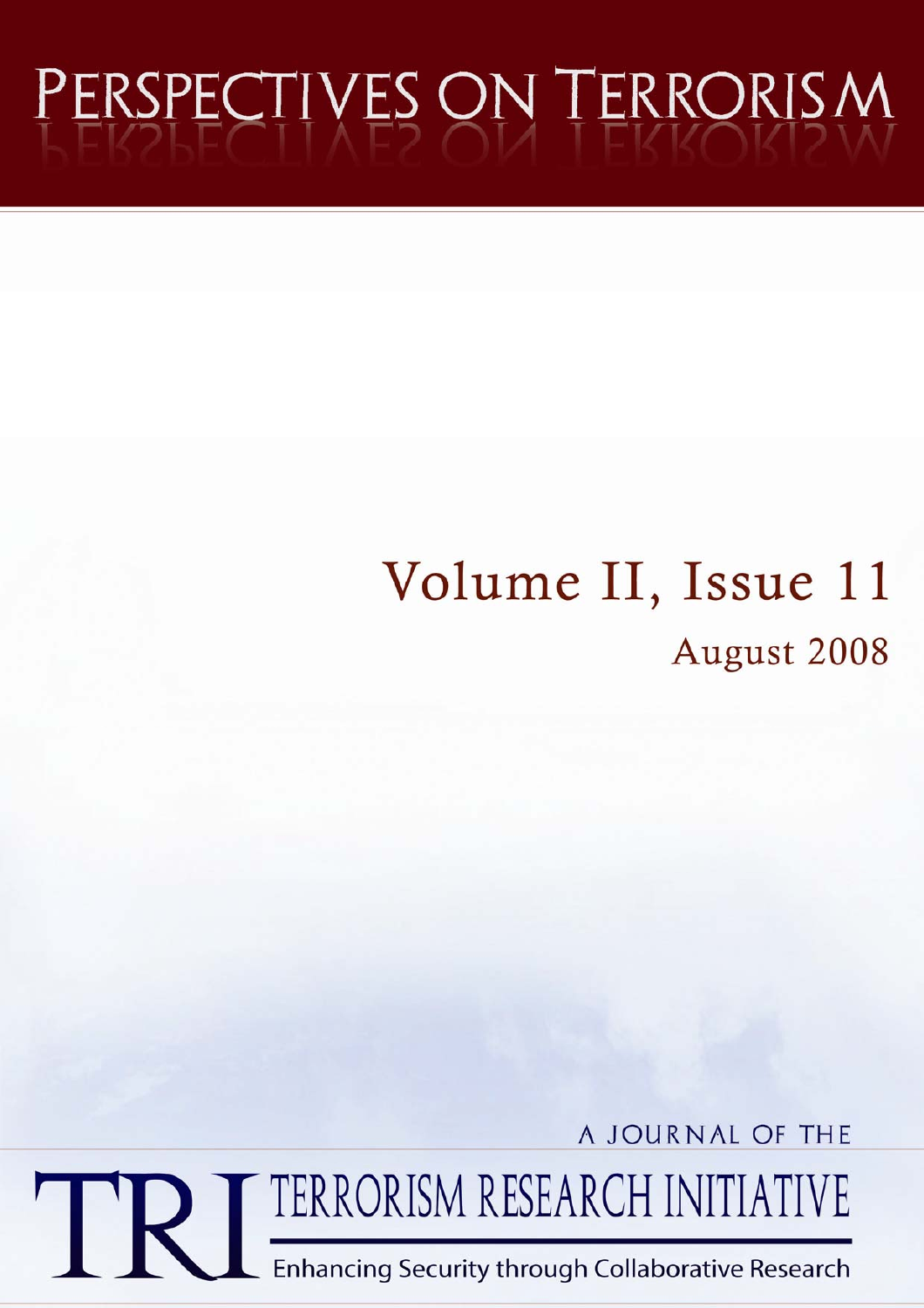### **Table of Contents:**

| Accounting For the Waves of International Terrorism 3<br>By Dipak K. Gupta               |
|------------------------------------------------------------------------------------------|
| By Vera Eccarius-Kelly                                                                   |
| <b>Review Essay: Top 50 Books on Terrorism and Counterterrorism15</b><br>By Joshua Sinai |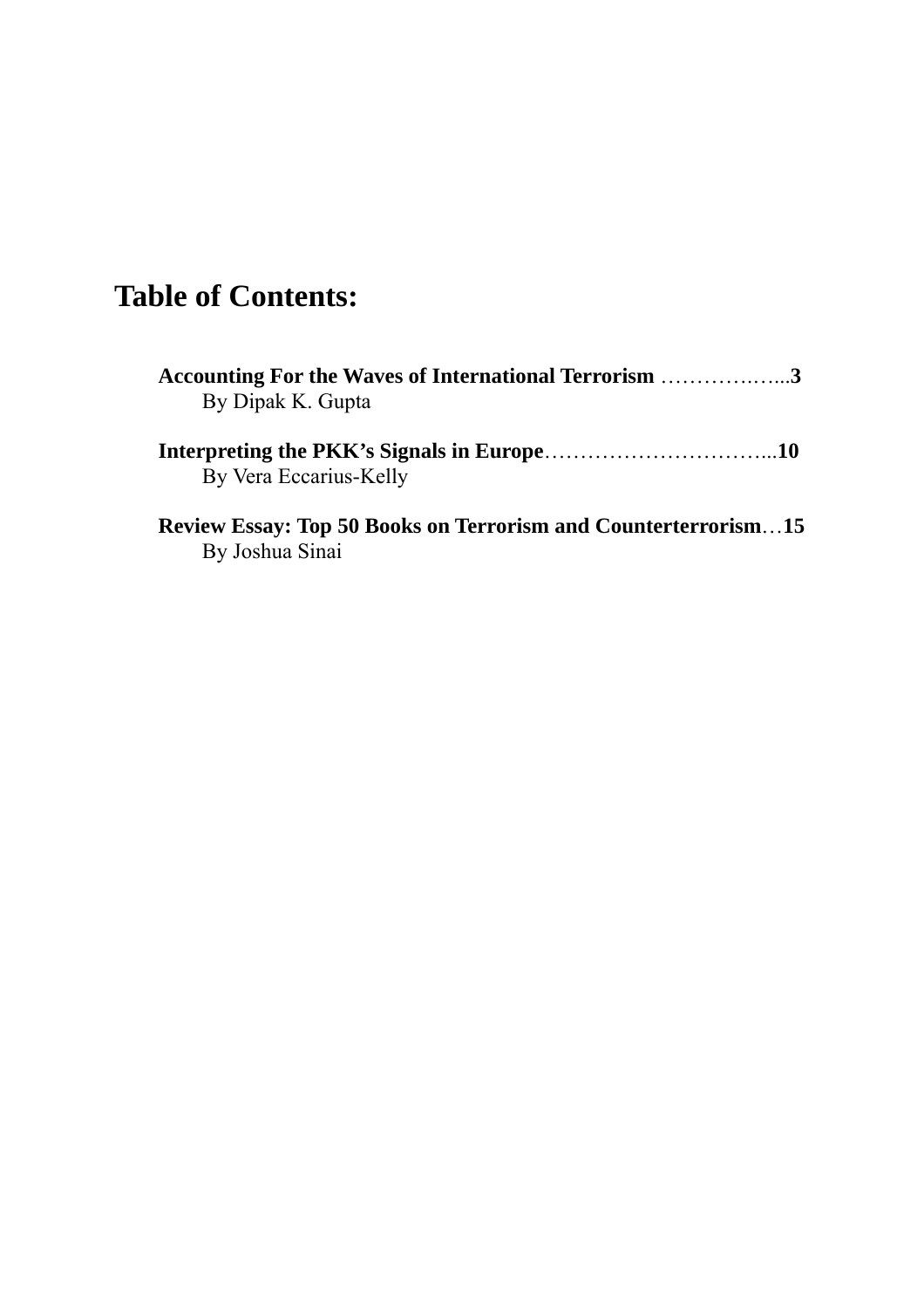#### **Accounting For the Waves of International Terrorism**

*By Dipak K. Gupta* 

"Without the pen of Pain, the swords of Washington would have been wielded in vain." - John Adams

dvancements in sciences come through painstaking observations. Scientists' astute observations of<br>the seemingly chaotic world pave the way for what is known as "knowledge creep." Terrorism<br>research is certainly no exceptio the seemingly chaotic world pave the way for what is known as "knowledge creep." Terrorism research is certainly no exception to this rule. One of David Rapoport's singular contributions to our advancement of knowledge has been his articulation of the four waves of international terrorism. Rapoport (2006:10) defines waves with three characteristics: a) a cycle of activities characterized by expansion and contraction phases, b) covering multiple nations, and c) "driven by a common predominant energy that shapes the participating groups' characteristics and mutual relationships." By studying the history of terrorism since the 1880s, Professor Rapoport identifies four distinct waves fueled by common ideological fervor emanating from anarchism, anti-colonialism, socialism, and religious fundamentalism, respectively, with the first three waves lasting roughly 40 years each.

Although the "wave" theory has gained a firm footing in the extant literature on terrorism (Sageman 2008a), to my knowledge, not much effort has gone into the examination of the causes of, and the process by which mega ideas saturate nearly every corner of the earth. By drawing upon some of the current research in the areas of business, advertisement, and marketing, we can discern some patterns that can shed important light onto why certain ideas seem to "infect" a large number of people across history, culture, and geography. However, before we delve into the question of *how*, let me address the question of *why* people follow these mega-trends of ideas.

#### **The Why of the Mega-trends**

If the global spread of political ideas seems surprising we should note how other ideas freely flow and inundate our societies. From fashions to toys -- bellbottom pants to cabbage patch dolls -- trends suddenly appear from nowhere. Most young men and women succumb to the craze and, when the fickle fashion ebbs, the photographs of their younger days become a source of infinite amusement to their children a generation later.

In the Western cultural ethos, the idea of individualism is pervasive. In our daily affairs the assumption of selfutility maximizing individuals as islands of rational calculation, independent of community, culture, or creed, becomes self-evident truth. In our unquestioned assumption of fundamental human nature, the picture of the me-centric individual, in the words of the French philosopher Michel Foucault (1970: xi), becomes a "positive consciousness of knowledge," which he defines as "a level that eludes the consciousness of the scientists and yet is a part of scientific discourse." Despite this conscious and unconscious acceptance of basic human nature, current advancements in the fields of experimental psychology (Kahneman and Tversky, 1984; Haidt, 2006) evolutionary biology (de Waal, 2006), and cognitive sciences (Damasio, 1994; Pinker, 2002) clearly demonstrate the importance of group behavior in our decision-making processes. Even economists, the primary proponents of the assumption of self-utility maximization, who typically are disdainful of those who might contaminate the concept of human rationality with history, culture or psychology (Becker, 1996; Lerner, 2007), are becoming cognizant of the importance of group psychology and interdependent utility functions (Frank, 1998). This diverse body of research clearly demonstrates that as social beings, we all crave to belong to groups and, when we do, we derive great satisfaction by adhering to their explicit rules and implicit norms. We are happy, being altruistic toward members of our chosen groups and opposing, sometimes violently, the rival groups. In fact, in the Maslovian (Maslow, 1968) hierarchy of needs, the need to belong is second only to the physical needs of keeping our bodies and soul together.

Furthermore, people follow cultural dictates not only because they generate personal utility, but also because through their "doing," they "become" somebody (Schuessler, 2000). So when we choose to wear a certain fashion, buy a certain toy, or drive a certain car, we not only derive pleasure that the consumed goods generate for us (the instrumental part of our demand), they also help us establish our identity as members of our chosen groups. Similar to these consumers, the participants in a global terrorist movement, beyond satisfying their own personal needs -- varying from power, prestige, monetary gains, salvation, or even the 72 virgins in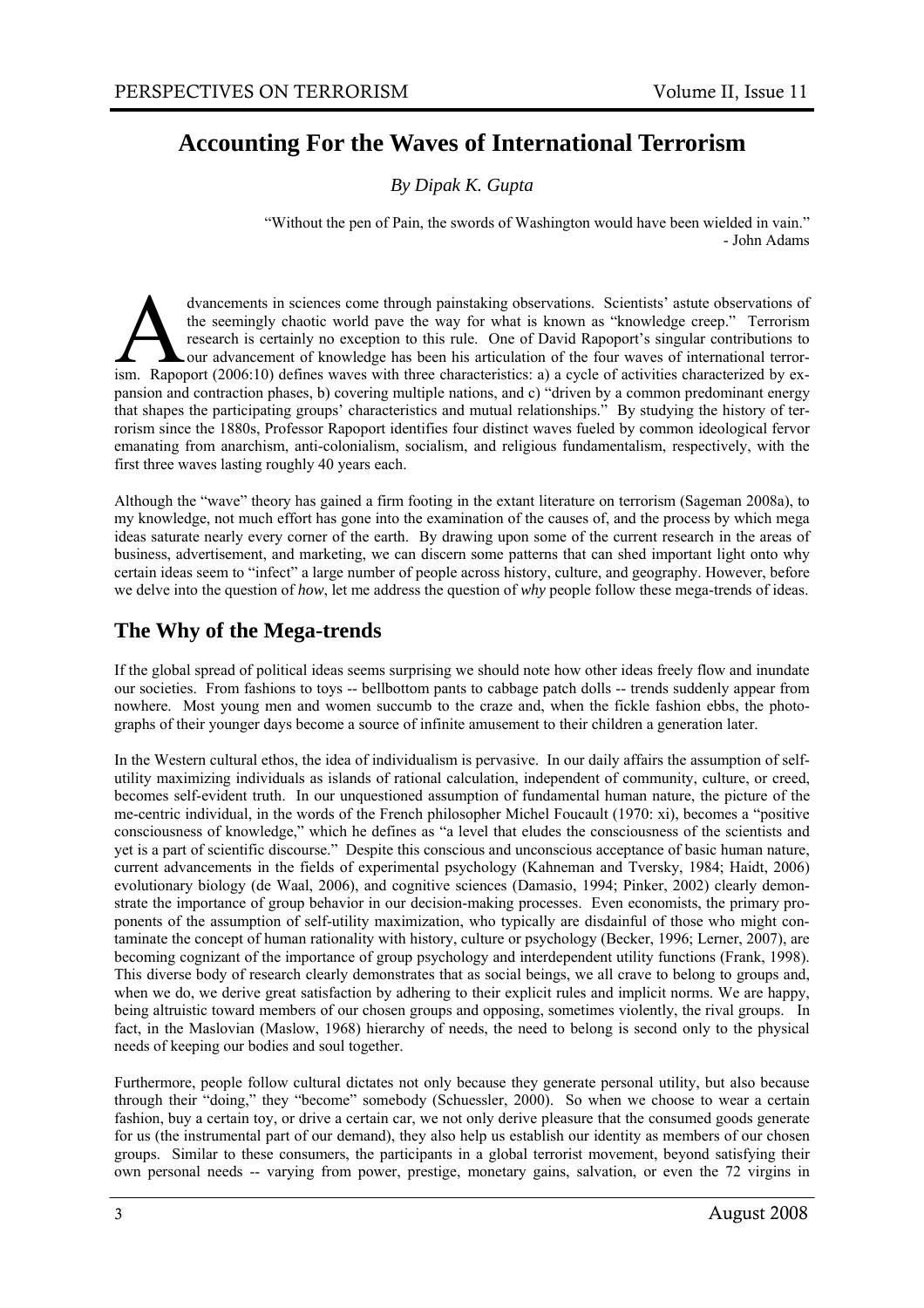heaven -- *become* the person they want to be as members of the group, in which they claim membership. As a result, when an idea gains momentum, the number of people seeking its affiliation by being part of the community increases.

Therefore, Hoffman (1998) is correct in asserting that when people join dissident organizations and take part in collective violence, which we now commonly define as "terrorism," they act not so much upon their private motivations, but out of a broad community concern. In other words, in their own minds all political terrorists are altruists. This fundamental difference in motivation distinguishes terrorists from common criminals, who are motivated only by their personal gratification (Gupta 2008). Our natural proclivity to form groups and work for their collective welfare is biologically imprinted in us, which accounts for the human need to join global trends of all sorts, including waves of international terrorism.

Let us now turn our attention to the process by which the ideas spread.

#### **How Do Ideas Spread?**

Journalist Malcolm Gladwell, in his bestselling book (2002) asks an important question: How do ideas spread? How do we arrive at the tipping point, after which, a new idea, a fad, a fashion, or an ideology floods the world? Gladwell, studied the success of businesses like the popular footwear, Hush Puppies and children's shows like *Sesame Street*. When we examine the process by which a wave of international terrorism spreads throughout the globe, we find that this is the same process by which ideas spread, some ending up being global others remaining localized, some making great impacts, most others disappearing within a very short time. Gladwell's analysis of the processes by which little things can make a big difference discerns the workings of three broad forces: i) the messenger(s), ii) the message and iii) the context.

#### *The messenger(s)*:

The social theories of terrorism and political violence argue that gross imbalances within the social structure, such as poverty, income inequality, and asymmetry in power lead to violence. However, when these factors are put to empirical tests they, despite the age-old assertion of their salience, produce only ambiguous results or weak correlations. The reason for these puzzling results rests with the fact that the factors of deprivation – absolute or relative – only serve as the necessary conditions for social unrest. For the sufficient reason, we must look into the role that "political entrepreneurs" play to translate the grievances into concrete actions by framing the issues in a way that clearly identifies the boundaries of the aggrieved community and its offending group (Gupta 2008). The clear identification of the "us" and "them" creates conditions to overcome the natural bias toward free-riding and overcome the collective action problem (Olson, 1968).

Gladwell, for instance, makes a finer distinction within the category of "political entrepreneurs," whom he calls, the *connectors*, the *mavens*, and the *salesmen*. The connectors are the primary nodes of a communication network. These are the people who know a lot of people and are known by a lot of people by dint of who they are (position, power, money, etc.). The *maven* is a Yiddish word, meaning the "accumulator of knowledge." The mavens are the so-called "theoreticians" of a movement, the pundits and gurus, who can provide a cogent explanation of the current crisis based on their knowledge and observations. The salesmen are those, who through their power of persuasion can attract groups of followers. Although there are no specific boundaries separating these three groups of key individuals, any analysis of a global movement will clearly identify people with characteristics of all three.

In this article, I am going to concentrate on only one movement within the fourth wave, al-Qaeda. However, a careful look at all the other previous waves will clearly indicate the same pattern.

The grievances of the Muslim community (*Ummah*) have been acute for at least a century, since the days when the last Islamic Empire in Istanbul slipped into the pages of history books. After an impressive run that lasted over a thousand years and saw the conquest of almost the two thirds of the "known world," beginning with the expulsion of the Moors in 1492 by the Spanish monarchy of Ferdinand and Isabella, the Islamic Empires started to experience defeat for the first time. The following half millennium saw a steady decline of the Islamic Empire, which was completed after WWI, with the break-up of the Ottoman Empire. Yet, this widespread realization did not immediately create violent rebellion along the lines of religious fundamentalism. The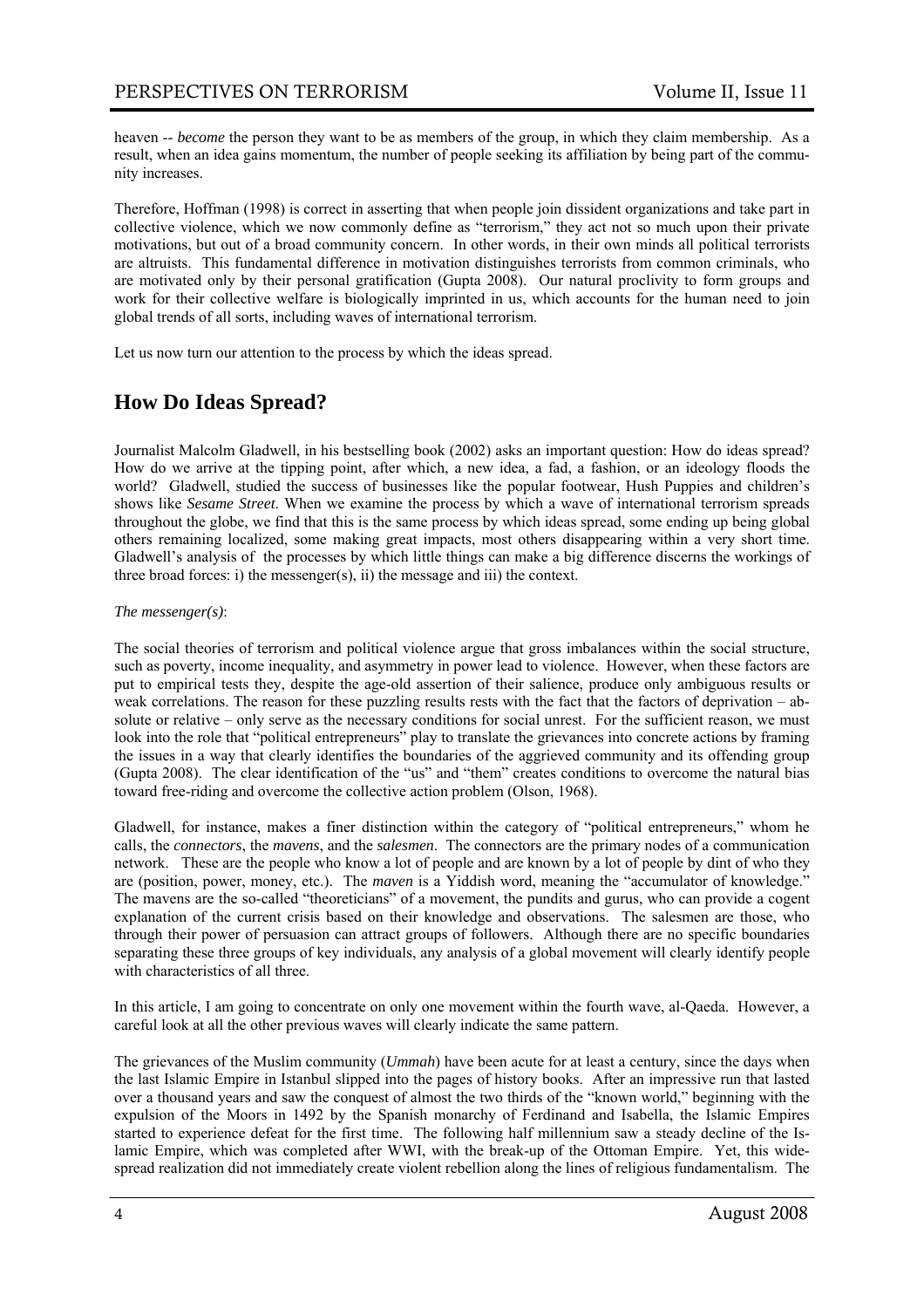collective frustration and anger felt in the Muslim world found its expression mostly through nationalistic yearnings, primarily as a result of the second wave of international terrorism. The so-called "jihadi" movement took shape slowly through the writings of the mavens, such as Hassan al-Bannah and Sayyid Qutb. [1] Although they failed to make much political impact outside of Egypt during their lifetimes, their writings inspired the scion of one of the wealthiest Arab families, Osama bin Laden. If we examine bin Laden's life, we can clearly see why he would be the Great Connector. As a student in the King Abdulaziz University in Jeddah young bin Laden was greatly influenced by his teachers, Abdallah Azzam and Muhammad Qutb, the younger brother of the fiery Islamist. His vast wealth and his connections to the Saudi royal family, gave bin Laden a ready platform, which an ordinary person would not have had. As a result, when the Afghan war started, with his influence and familiarity with the rich and the powerful, he could establish *al-Qaeda*, "the base," which served as the bridge between the mujahidin fighting the Soviet army in Afghanistan and their families in the Arab countries. Furthermore, he quickly established linkages with the Pakistani military intelligence service, the Inter service Intelligence Agency (ISI), which served as the conduit for the CIA to deliver money and weapons to the Afghan fighters. Apart from his personal wealth, bin Laden was also able to tap into the vast amount of charity money (*zakat*), generated within the Arab world, particularly in Saudi Arabia and the Gulf nations. Through his immense connections and seemingly inexhaustible funds, bin Laden was able to attract a large number of lieutenants, including the likes of Ayman al-Zawahiri and many others, who served as the salesmen of his jihadi ideology. Together, the mavens, the connectors, and the salesmen began the foundation of the fourth wave of international terrorism.

#### *The message*:

The information age literally bombards us with innumerable pieces of information every single day of our lives. As we see, listen and/or read them, very few get through our conscious understanding. You may, for example, see a billboard while driving, a commercial while watching television or listen to a lecture, yet may recall absolutely nothing about the specific message they contain only a minute later. On the other hand, you may recall something you have heard, seen, or read many years ago. The question is, what causes some messages to stick? The secrets of stickiness have been the focus of research done by psychologists, communications specialists, and scholars from diverse disciplines. Heath and Heath (2002), for instance, identify six factors that cause messages to stick. They argue that a memorable message must be *simple*, *concrete*, *credible*, and have contents that are *unexpected*, they must appeal to our *emotions*, and should contain a compelling *storyline*.

Simplicity is one of the foremost requirements of a "sticky" message. In the area of political communication, where a leader attempts to inspire a large number of people, sticky messages depend on the simplicity of thought. When we look at the messages of bin Laden, we can clearly understand that in his vision: Islam is under threat from the infidel West, the Jews, and their collaborators in the Muslim world. All his communications, long and short, contain this message (Lawrence, 2005).

These messages are not simply a litany of grievances, but are concrete in their action plan: It is the religious duty of every Muslim to join the jihad against those who are putting the followers of the Prophet in peril.

The "unexpected" part of a memorable message comes when to the listeners the leader "connects the dots" and explains clearly the confusing world in which they live. To many in the Arab/Muslim world the message must come as a revelation, where they begin to see how the unbelievers have been undermining their rightful place in history. Through extreme cunning, the infidels not only sapped the energy of the Islamic Empire, but also are plotting to destroy it militarily, politically, financially, and even spiritually. This sudden realization often lies at the core of recruiting of new believers to the cause.

Coming from the son of one of the wealthiest families, living an ascetic life, waging war against injustice, bin Laden cuts a God-like image in the minds of many in the Arab/Muslim world. These images, often carefully chosen by al-Qaeda give his messages an immense and immediate credibility.

As human beings we remember messages that evoke emotions, particularly those that paint the portrait of an impending threat. Fear is most often the primary motivator for collective action. Evolutionary biologists bolster the findings of Prospect Theory offered by Kahneman and Tversky (1979). Prospect theory simply states that in the process of evaluating benefits and costs of an action, human beings often place a far greater weight on the fear of a loss than the prospect of a gain. Thus Heidt (2007: 29) points out: "If you were designing a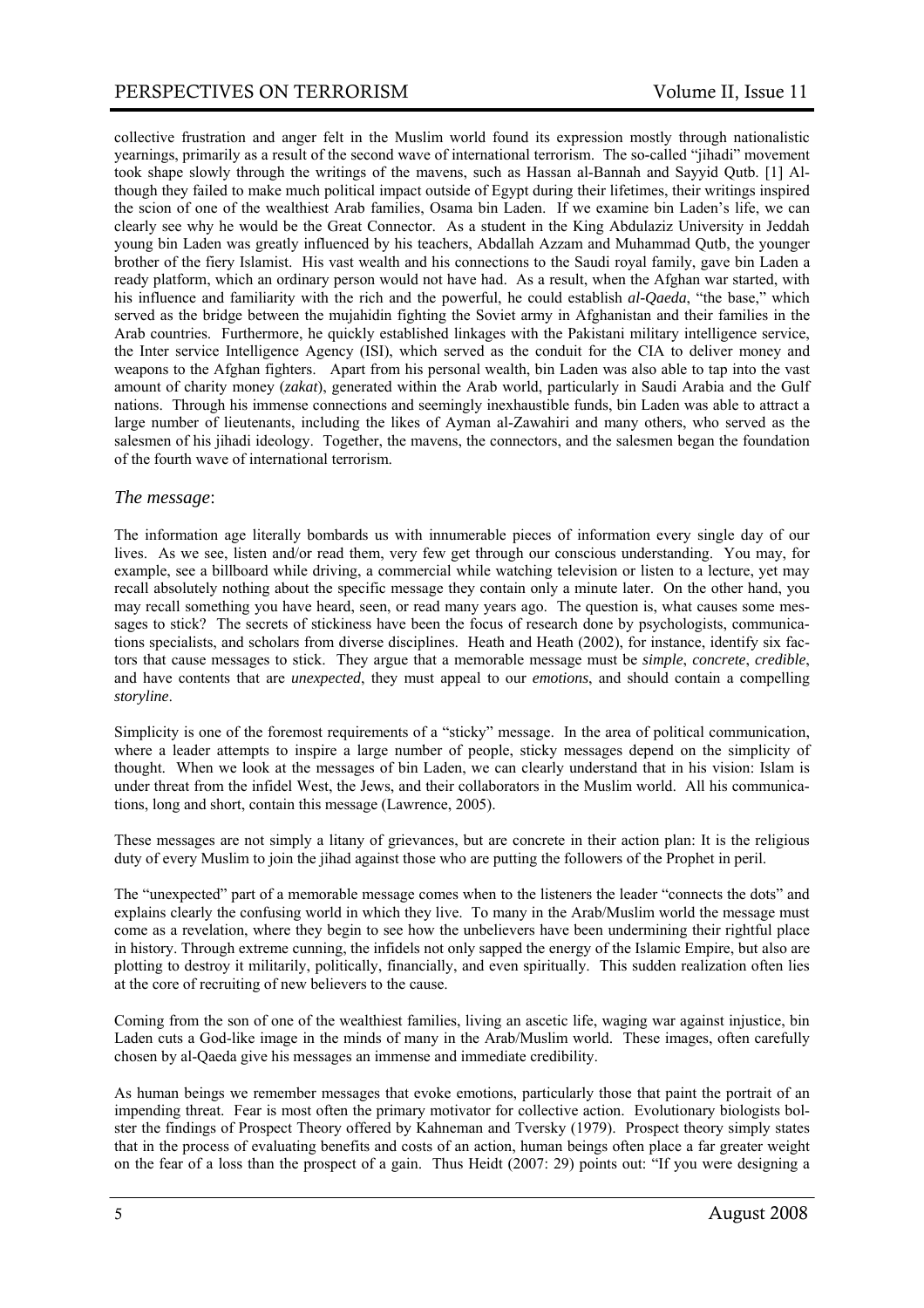fish, would you have it respond as strongly to opportunities as to threats? No way. The cost of missing the sign of a nearby predator, however, can be catastrophic. Game over, end of the line of those genes." Therefore, fear moves us in a profound way. Hence, it should come as little surprise that the messages of bin Laden would be strewn with dire predictions of a destroyed Islamic world, which are sure to pass when the believers fail to act (Olsson, 2008).

Finally, memorable messages come with stories. Experimental studies (Heath and Heath, 2007) show that when two similar messages are presented to an audience, one with supporting statistics and the other with a suitable story, the latter inevitably sticks more than the former. Any good public speaker knows the power of a storyline. Thus when someone evokes the name of the former British Prime Minister Neville Chamberlain in the negotiating process, we immediately understand the follies of trying to appease an impeccable enemy. Similarly, the mere reference of Vietnam, Watergate, or the Edsel tells a storyline to the listener regarding a complex, yet perhaps a totally unrelated situation. Like all other political communicators, bin Laden's speeches are chalk full of analogies of stories from Islamic history. Thus, when he calls the Westerners, "the Crusaders," or George W. Bush, "Hulagu Khan," their implications leave little doubt in the minds of his intended audience.

Thus, throughout history, the mavens have concocted coherent stories, by borrowing from religion, history, and mythology, with completes set of heroes and villains, good and evil, allies and enemies that have resonance with the masses. The connectors have spread it far and wide, and the salesmen have recruited eager volunteers.

#### *The Context*:

There may be great messengers, but the sticky-ness of their message depends on their sociopolitical, historical, and cultural context. Rapoport (2006) himself points out three historical and cultural factors for the spread of at least one form of religious wave: Islamic fundamentalism. He argues that the Iranian Revolution of 1979, the beginning of a new Islamic century, and the Afghan War paved the way for it. The success of the Ayatollah Khomeini is bringing about a fundamental change in Iran by driving out the Shah, the closest US ally in the Islamic World, gave a tremendous impetus to many Muslim radicals to choose the path of violent revolution to drive out the infidels and the apostates. Second, a millenarian vision of the arrival of a redeemer coincided with the Iranian Revolution, giving the fundamentalists one more sign of a propitious time to rise up in the name of Allah. Finally, the Afghan War saw a victory for the Mujahideen against the mighty Soviet military. In their victory the religiously inspired totally disregarded the role that the covert US and Pakistani aid played. They simply took it as yet another sign of their inevitable victory.

In contrast to Rapoport's emphasis on historical and cultural factors, social science analyses of social movements in general, and terrorism, in particular, concentrate on the macro level social, economic, and political variables (Keefer and Loayza, 2008). The presence of a large number of factors of structural imbalances, such as poverty, unemployment, income inequality, and lack of opportunities for political expression provided the youth in the Islamic world and those living in the Western nations the context within which the messages of bin laden could be retained.

Finally, terrorism does not happen in a vacuum. The evolution of a violent movement is the outcome of a dynamic interaction between the target government and the dissident group. Being guided by the same process of over emphasizing the actual threat (Mueller, 2006) time and again governments fall into the trap of overreaction, which only reinforces the movement.

#### **Inspiration and Opportunity: Looking at the Future**

In my explanation of waves I have included the charismatic connectors, the knowledgeable mavens, and the energetic salesmen. Although they explain the spread of ideas, fashions, or ideologies, there is one significant gap in the puzzle with regard to the spread of radicalism. While ideas spread and many get inspired only a few individuals actually join radical groups. Literature (Horgan, 2005; Sageman, 2008b) shows that regardless how inspired they are few people join violent dissident groups as a result of epiphany; most join slowly over time through friendship and kinship. When people get deeply affected by the sights of suffering of their own people and/or listening to inspiring speeches etc., they seek common friends or relatives through whom they get involved in political activism. O'Duffy (2008), for instance narrates the process of radicalization of Muslim youths in the UK. Yet, one curious phenomenon has generally escaped the notice of most researchers: there is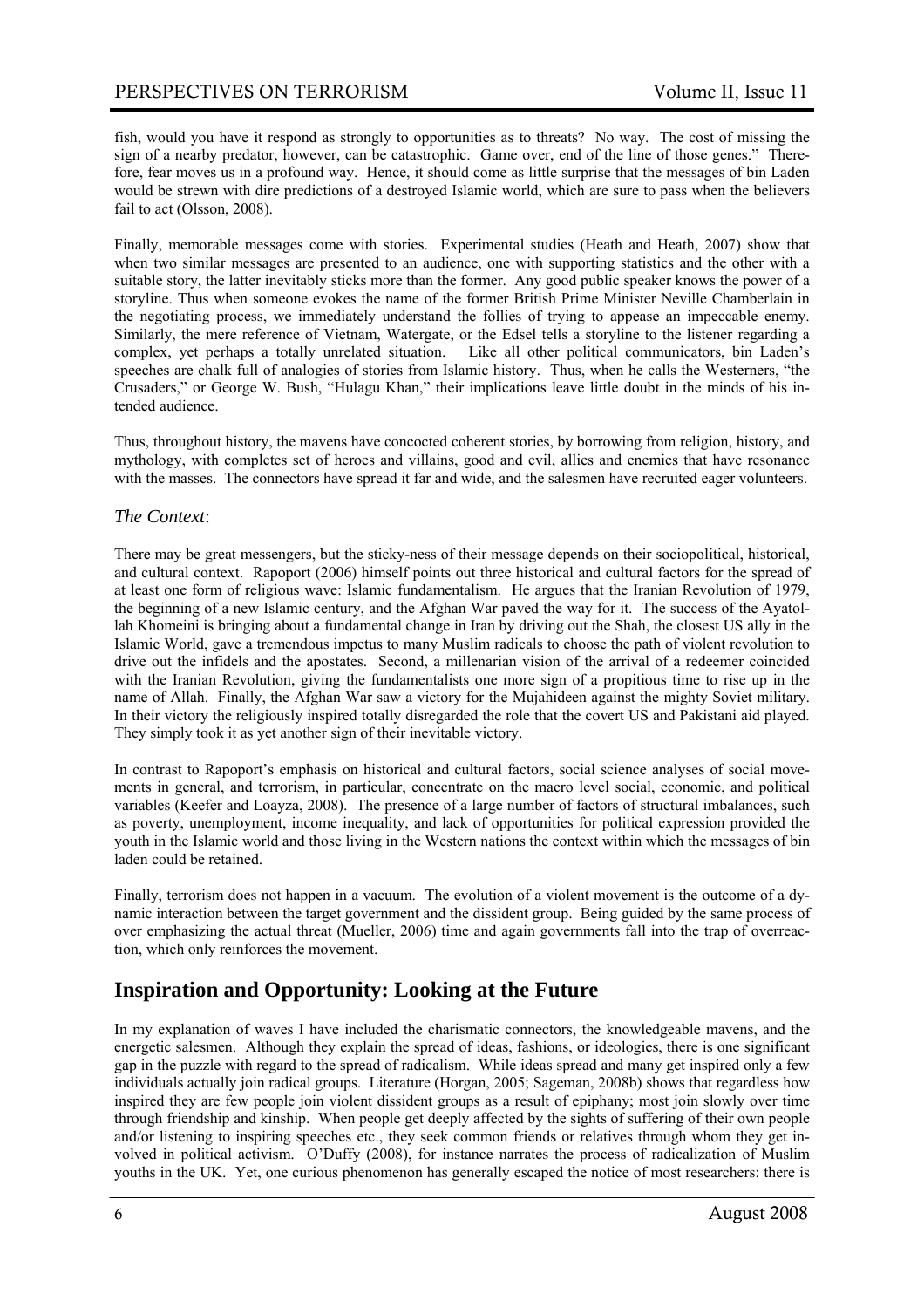a significant difference in the rates of actual activism among the various national groups. Thus, while many young men and women from Pakistani background join these movements, few from Bangladeshi or Indian communities do so. On the other hand, young men and women from the Maghreb community, similar to the Pakistanis find ways to become active in such movements. This differential rate may be the outcome of opportunity. Let me explain.

Pakistan was created with a deep scar in its collective mind. Apart from the trauma of horrific mass killings that preceded the partition, it also inherited the persistent problem of Kashmir. Since the inherent logic of the partition based on religion might have dictated that the former Princely state would join Pakistan, history did not go that way. As a result, the Pakistani leaders from the beginning framed the Kashmir issue as an integral part of its national identity. Facing a much stronger enemy, Pakistan turned to the jihadis and, in effect, privatized its war of attrition (Swami, 2007). Since these terrorist training camps were established and administered with the full support of the Pakistani government and its intelligence service, the ISI (Stern 2003) they operated in the open; those who wanted to join them had full knowledge of their location. Similar training camps, built around extreme versions of Islam further flourished in the North West Frontier provinces, with blessings and resources from the United States, Saudi Arabia, and other Gulf States during the Afghan War against the Soviet military became the ready destination of all the "wannabe" jihadis. These camps provided unprecedented opportunities for the inspired all over the world. Apart from the jihadi training camps, radicalism blossomed in Islamic schools, the madrassahs, which were financially supported by Saudi Arabia as a part of their war of religious hegemony (Fair, 2008). By providing opportunity to the inspired, Pakistan quickly became known as the "most dangerous place on earth."

Sageman (2008b: 85) finds, from his dataset of terrorist profiles, that most of the violent activists not only are of Pakistani back ground, but a disproportionate percentage comes from Mirpur district, a small area in Pakistani controlled Kashmir. These findings attest to his earlier (2004) "bunch of guys" hypothesis, where a group of (mostly) men join to create a cell and subsequently stick to their own group norms. These men may come together at a mosque, initially for no reason other than finding halal food or looking for people of their own language and culture. As they get to know one another many of them find a strong bond in a common enemy. Slowly they may form an informal group of like-minded individuals. Soon, in their vociferous vilification of the enemy they establish a bond among themselves. In effect, they create their own "echo chamber," where only acceptable voices are heard and opinions reinforced. Those who disagree or hold contrary opinions, are quickly discouraged, leaving behind a hard core-group, which increasingly becomes more and more radicalized. They read, listen, or view materials that only buttress their own worldview.

These sorts of groupings are common in all social settings. However, if these radicalized members find a way to act upon their conviction, a terror cell is born. As groups are formed, leaders emerge. In the network process, they act as the nodes by making contact with other groups or the central core of a movement. As ideas spread, inspiration meets opportunity to produce terrorist attacks. This is why the establishment of a strong Taliban-dominated region in Pakistan poses a great security threat to the rest of the world (Hoffman, 2008, McConnel, 2008).

The conclusion that we can draw from this discussion is that the intelligence community needs to pay particular attention as to where groups can form, such as mosques, discussion groups, student unions, etc. Unfortunately, in a rapidly changing world, this task is likely to get harder, which will enable future waves to develop and spread far more quickly, and in turn be more difficult to manage. This is because of the pervasive nature of electronic communication. Today ideas can spread instantly and networks amongst like-minded people are rapidly developing around the world. As Robb (2007) points out, the nodes of communication networks not only become sources of information exchange, they, in effect, become "small worlds" of virtual communities on the web. Through their interactions, they develop social capital, provide ideological and emotional support to their members, raise money, disseminate dangerous information regarding explosives, and keep the fire of hatred burning. Nearly three decades ago, when bin Laden began his jihad, his power to connect was limited by his physical ability to meet with influential people in the disaffected parts of the Arab/Muslim world. The next generation of connectors will increase this capacity infinitely through the rapid advance of communication technologies. More importantly, these new connectors may not even need the large sums of money and family connections that helped bin Laden to establish al-Qaeda. Currently, there is a debate among terrorism experts on how significant al-Qaeda as an organization actually is (Sageman, 2008, McConnel, 2008; Hoffman, 2008). Regardless where the truth lies, however, experts of all stripes clearly warn us that when the next wave comes, or as this wave continues, the "jihadis", whether completely leaderless or part of a hierarchical organization,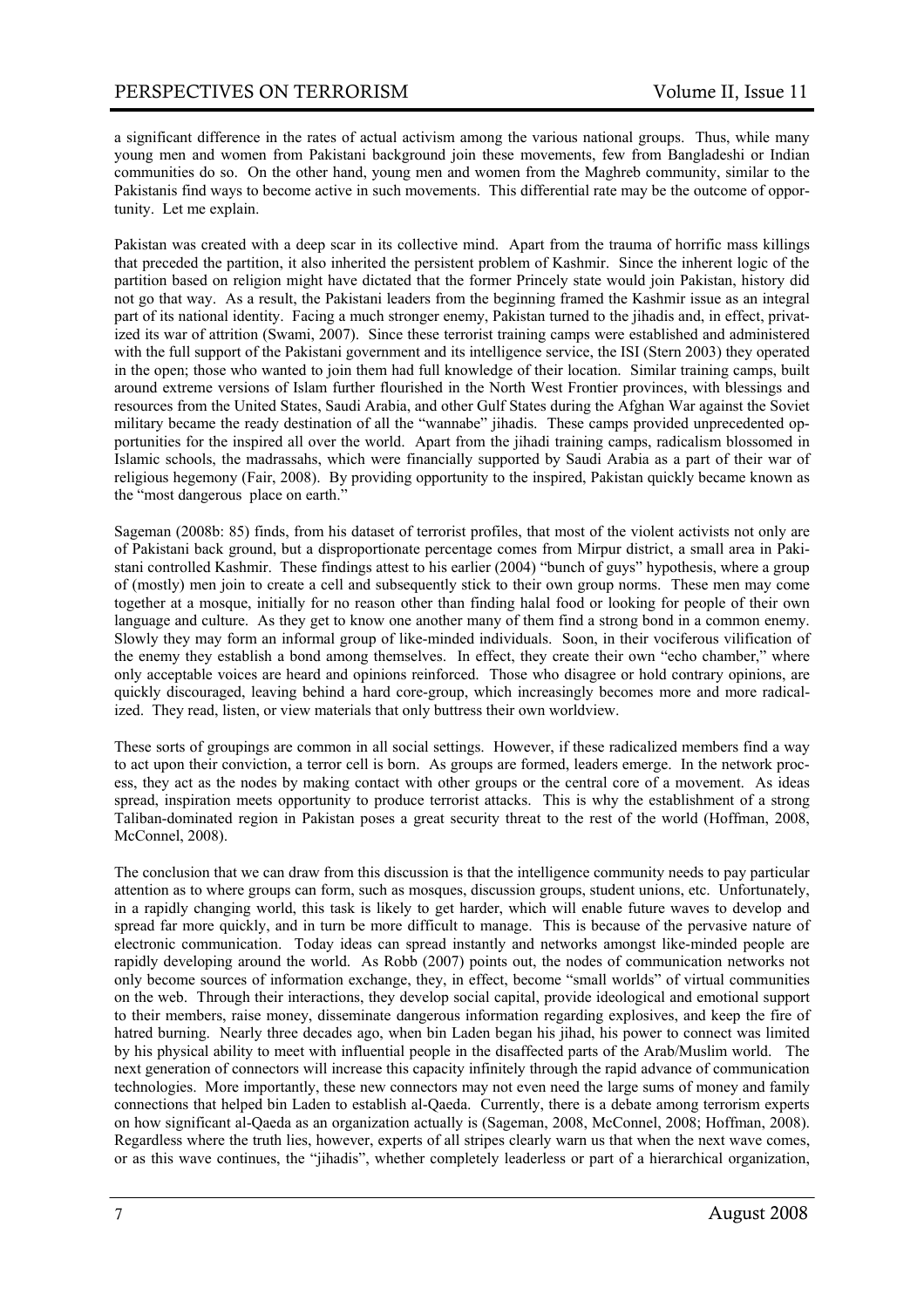will continue to pose an unprecedented threat to the global security. The essence of human nature will continue to cause us to form groups and fight against other groups. In the open savanna, humanity survived by forming groups. Our future survival will depend on how well we can manage the destructive power of groups.

*Dipak K. Gupta is the Fred J. Hansen Professor of Peace Studies and Distinguished Professor in Political Science at San Diego State University, USA.* 

#### **NOTES:**

[1] The word jihad has a specific religious connotation. Not all Muslims accept the way the radicals have used the term. By accepting the term to label radical Islam, we may actually give it more legitimacy than it deserves. However, since all other alternatives to the expression, such as "Salafis", "fundamentalists," "extremists," or "literalists" carry their own limitations, I will use the term "jihadi" in this article being mindful of its political and religious limitations.

#### **BIBLIOGRAPHY:**

Becker, Gary (1996) *Accounting For Taste*. Cambridge, Mass.: Harvard University Press.

- Damasio, Antonio R. (1994) *Descartes' Error: Emotion, Reason, and the Human Brain*. New York: Avon Books.
- de Waal, Frans (2006) *Primates and Philosophers: How Morality Evolved*. Princeton: Princeton University Press.
- Fair, Christine (2008) The Madrassah Challenge: Militancy and Religious Education in Pakistan. Washington D. C.: United States Institute of Peace.
- Foucault, Michele (1970) *The Order of Things: An Archeology of Human Sciences*. New York: Pantheon Books.

Frank, Robert H. (1988) *Passions Within Reason: The Strategic Role of Emotion*. New York: W. W. Norton.

- Gladwell, Malcolm (2002) *The Tipping Point: How Little Things Can Make A Big Difference*. New York: Little Brown & Co.
- Gupta, Dipak (2001) *Path to Collective Madness: A Study in Social Order and Political Pathology*. Westport, CT.: Praeger.
- Gupta, Dipak (2008) *Understanding Terrorism and Political Violence: The Life Cycle of Birth, Growth, Transformation, and Demise*. London: Routledge.
- Haidt, Jonathan (2006) *The Happiness Hypothesis: Finding Modern Truth in Ancient Wisdom*. New York: Basic Books.
- Heath, Chip and Dan Heath (2007) *Made to Stick: Why Some Ideas Survive and Others Die*. New York: Random House.
- Hoffman, Bruce (2008) "Is al Qaeda Still A Threat?" Foreign Affairs. May/June: 133-8.
- Horgan, John (2005) *The Psychology of Terrorism*. London: Routledge.
- Kahneman, Daniel and Amos Tversky (1984) "Choice, Values, and Frames." *American Psychologist*. 39: 341- 50.
- Lawrence, Bruce (2005) *Messages to the World: The Statements of Osama bin Laden*. New York: Verso.
- Lerner, Michael (2007) "The New Norstadamus" *Good Magazine*. http://www.goodmagazine.com/section/ Features/the\_new\_nostradamus/
- McConnell, J. Michael (2008) Annual Threat Assessment of the Director of National Intelligence. February 5; US Senate hearing. United States Government. http://www.dni.gov/

Mueller, John (2006) *Overblown : How Politicians and the Terrorism Industry Inflate National Security*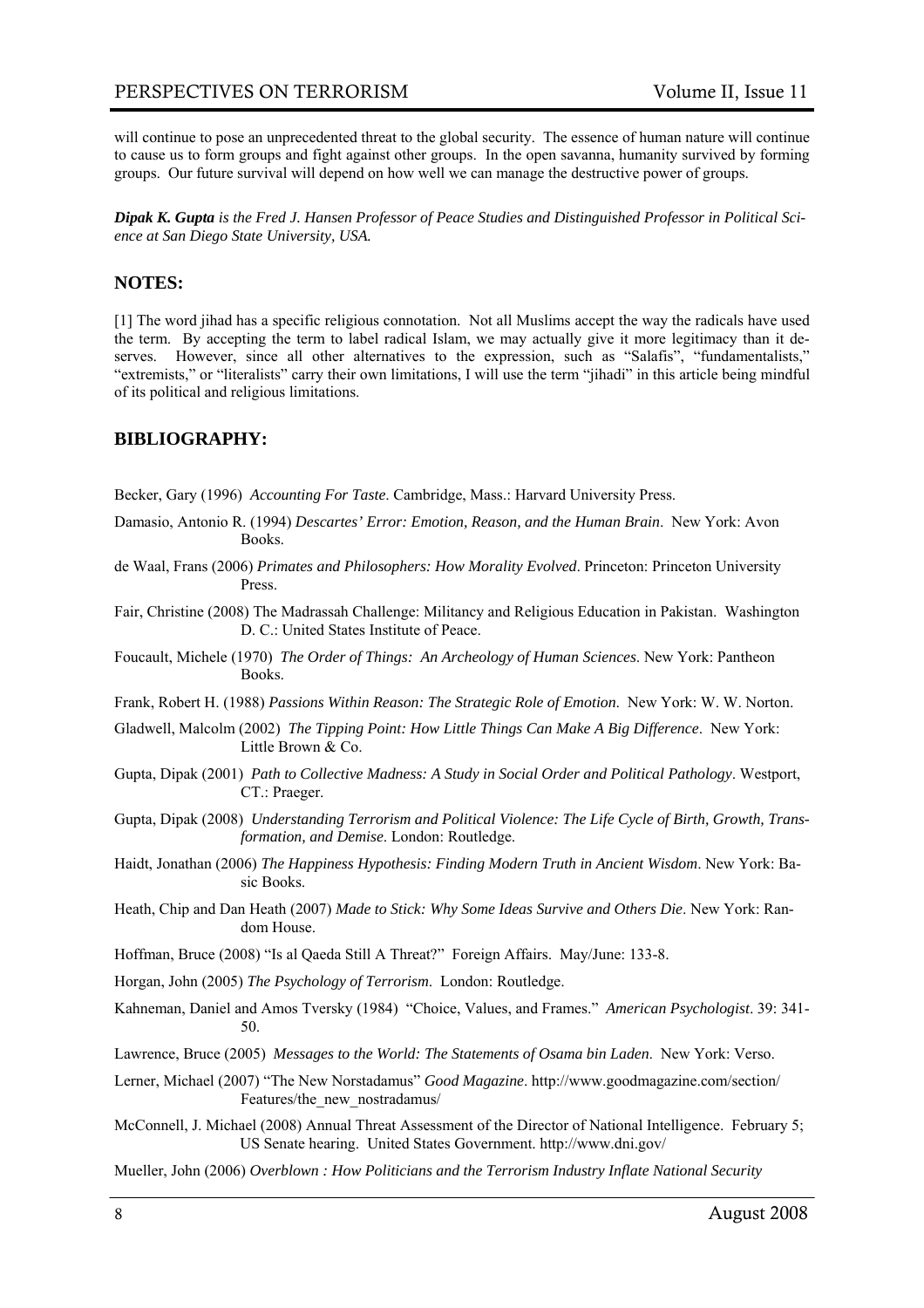*Threats, And Why We believe Them*. New York : Free Press, c2006

O'Duffy, Brendan (2008) "Radical Atmosphere: Explaining Jihadist Radicalization in the UK." PS. Jan 2008. Vol. 41(1): 37- 43.

Olson, Mancus (1968) *The Logic of Collective Action*. Cambridge, Mass: Harvard University Press.

Olsson, Peter A. (2008) *The Cult of Osama : Psychoanalyzing Bin Laden and His Magnetism for Muslim Youths*. Westport, Conn.: Praeger Security International.

Pinker, Steven (2002) *The Blank Slate: The Modern Denial of Human Nature*. New York: Viking.

- Rapoport, David (2005) "Four Waves of Terrorism." In Dipak K. Gupta (ed.) *Terrorism and Homeland Security*. Belmont, CA: Wadsworth.
- Robb, John (2007) *Brave New War: The Next Stage of Terrorism and the End of Globalization*. Hoboken, N. J.: John Wiley & Sons.
- Sageman, Marc (2008a) "Ripples in the Waves." Paper presented at David Rapoport's festschrift. UCLA. June.
- Sageman, Marc (2008b) *Leaderless Jihad : Terror Networks in the Twenty-first Century*. Philadelphia : University of Pennsylvania Press.
- Sageman, Marc (22004) Understanding Terror Network. Philadelphia : University of Pennsylvania Press.
- Schuessler, Alexander (2000) *A Logic of Expressive Choice*. Princeton: N.J.: Princeton University Press.
- Stern, Jessica (2003) *Terror in the Name of God: Why Religious Militants Kill*. New York: Echo.
- Swami, Parveen (2007) *India, Pakistan, and the Secret Jihad: The Covert War in Kashmir*. London: Routledge.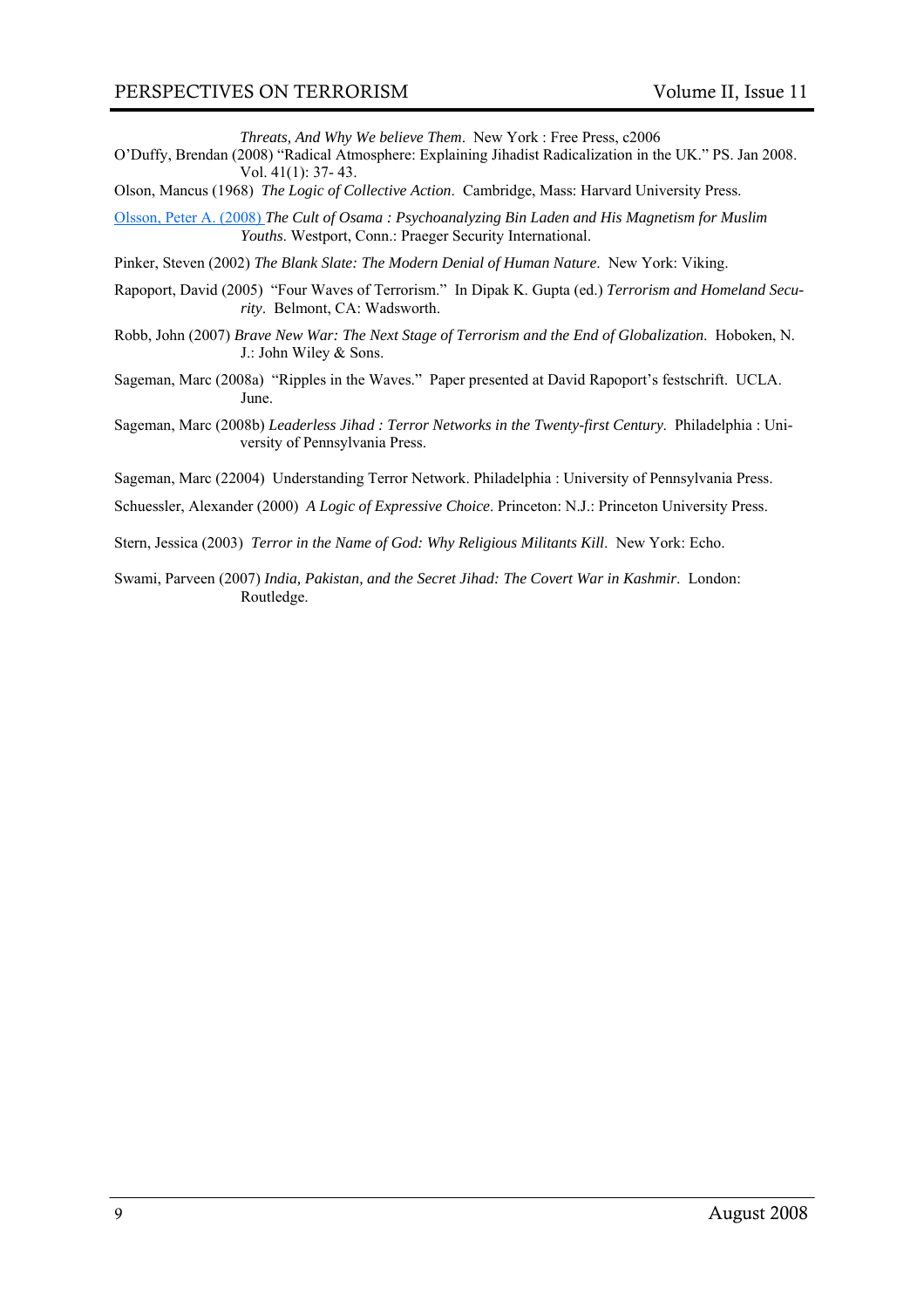#### **Interpreting the PKK's Signals in Europe**

*By Vera Eccarius-Kelly* 

ince the Kurdish Worker's Party (PKK) unexpectedly abducted three German hikers near Mt. Ararat<br>in Turkey on 8 July 2008, and then released them on 20 July, intelligence sources in Europe have in-<br>tensified their surveilla in Turkey on 8 July 2008, and then released them on 20 July, intelligence sources in Europe have intensified their surveillance of PKK operatives among members of the particularly numerous Kurdish Diaspora in Germany.[1] According to German newspaper reports, the PKK demanded that in exchange for the release of the hikers "Berlin stop its hostile politics towards the Kurds and the PKK in Germany".[2] While the exact purpose of the abduction requires further analysis, it is clear that it was the armed branch of the PKK, known as the People's Defense Forces (HPG), that kidnapped the German hikers at their Mt. Ararat encampment at 10,500 feet in the evening hours—only to release them unharmed some two weeks later.[3]

#### **Questions Related to an Abduction**

Several questions preoccupy security analysts in relation to this abduction. How should this event be interpreted in Europe, and particularly in Germany? What signals did the PKK send? And, most importantly, is the PKK entering a renewed phase of high intensity activism and terrorism in Europe?

This essay aims to provide a brief analysis of the often confusing and contradictory messages sent by European Kurdish circles.[4] Despite convoluted interpretations of Kurdish demands that are linked to a lack of unity among the many Kurdish organizations in Europe, it is possible to disentangle the underlying messages. Part of the difficulty of interpreting signals sent by Kurdish organizations and the PKK relates to contradictory policies enacted by individual European Union member states in relation to the Kurdish question, as well as occasional Turkish meddling and disinformation campaigns. This essay rejects the interpretation that the PKK initiated a new European terror strategy that parallels the growing violence in Turkey.

#### **Mixed Messages: A Dual-Strategy**

German intelligence sources have long suggested that the PKK, also known as Kongra-Gel (KGK), pursues a dual strategy to remain relevant in the European context. Since the capture of its leader, Öcalan, in 1999, the terrorist group's European activities predominantly ranged from acts of civil disobedience, the dissemination of nationalist propaganda, and demonstrations and solidarity marches, to cultural events including festivals and public education campaigns. But the PKK is also a criminal enterprise involved with drug trafficking, human smuggling, and extortion schemes to finance its operations.[5] Throughout the past decade, the aim of the PKK has been to stay in the headlines and reinforce continually a sense of commitment among Diaspora groups to the cause of Kurdish nationalism.

In Turkey, however, the armed branch of the PKK, the HPG, has long engaged in a guerrilla strategy that includes brutal terror campaigns. Their ultimate goal remains the formation of an autonomous region for Kurds in the southeastern provinces of the country. At times it appears that an official Turkish recognition of a separate Kurdish ethnic identity would suffice to advance peace negotiations. But then, positions shift and nothing short of the formation of an independent nation of Kurdistan would seem to appease the group. To grasp fully the many underlying currents that make up the PKK in its entirety remains a daunting challenge for security analysts.

Since the spring of 2006 the predominantly Kurdish provinces of Turkey have experienced growing unrest and heightened levels of violence. The PKK initiated and organized a series of demonstrations in the city of Diyarbakir, the unofficial capital of the Kurdish region. The demonstrations quickly escalated when government forces utilized excessive force to intimidate and disperse the growing number of protesters. A dozen or more Kurds died in street battles with hundreds injured and detained. The violence culminated in a series of bombings that targeted government agencies and its representatives in the region. The so-called Freedom Falcons of Kurdistan (TAK) carried out the bombing campaigns and, according to Turkish intelligence, the group is closely affiliated with the PKK and represents its most militant units.[6]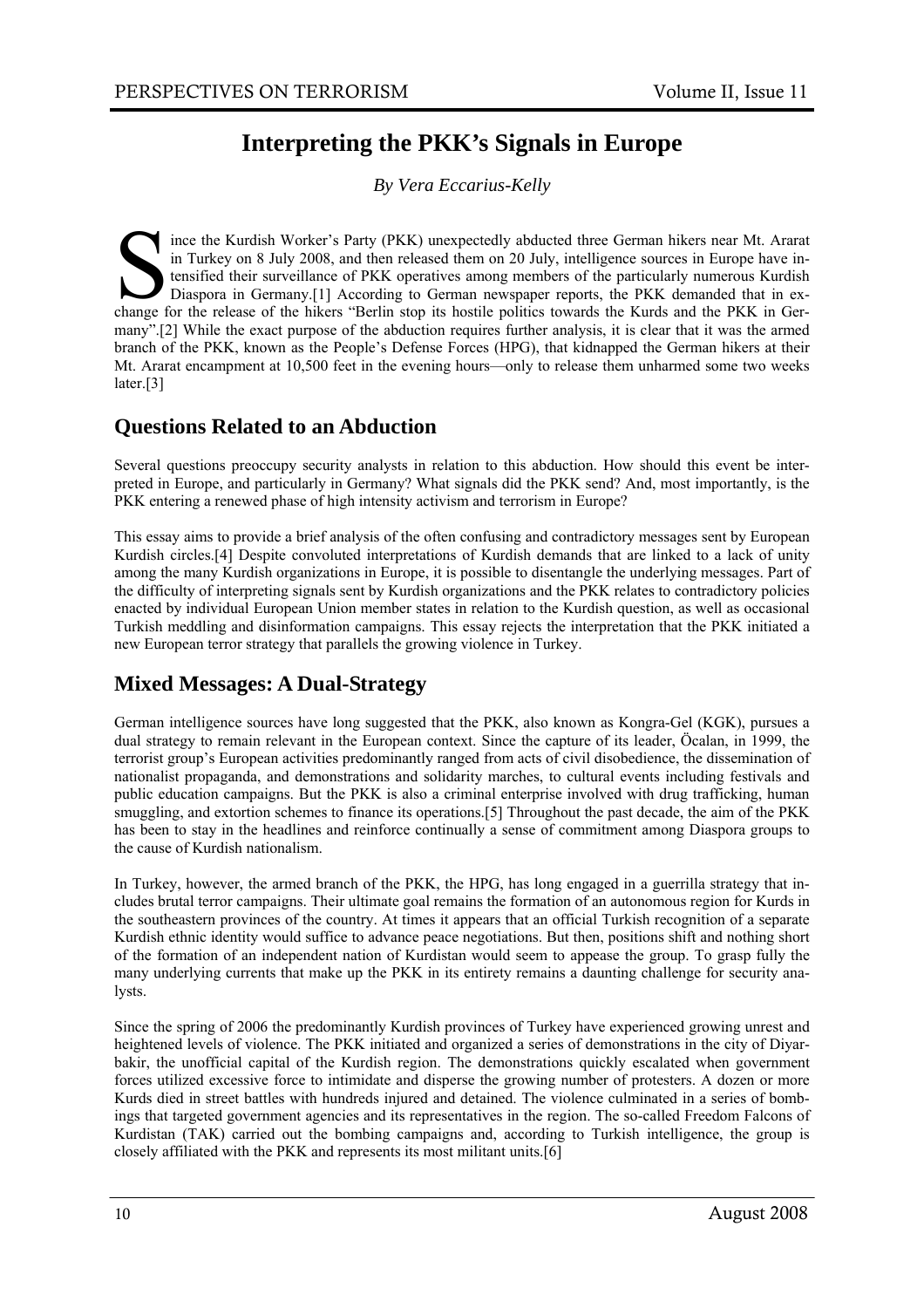TAK is accused in the timed urban bombings of 28 July 28 2008, in an Istanbul neighborhood that killed 17 civilians and injured scores. While it is not entirely clear who carried out the bombings, it is possible that ultranationalists linked to the secular establishment or Kurdish militants could have carried out the attacks. The PKK has denied any involvement, although the Turkish government stated that it has identified the PKK as the perpetrator of the bombings.[7]If convincing evidence emerges that TAK carried out the bombings without any relationship to the ultra-nationalist terror group Ergenekon, this would have to be interpreted as a strategic intensification of terrorism since a neighborhood was targeted to maximize Turkish civilian casualties.

#### **Symbolic Messaging**

When initial information about the hikers' abduction reached German intelligence circles (BND) and the Federal Criminal Police (BKA), security experts established a communications center to collaborate with Turkish officials in an effort to free the men. The BKA utilized longstanding contacts with PKK operatives in the city of Cologne to initiate negotiations. A combination of factors led to the eventual release of the hikers, namely the direct channel of communication with the PKK in Europe, and the Turkish military's effective encircling of the militants near the Iranian border. Based on media interviews given by one of the released hikers, Helmut Hainzlmeier, the group of PKK militants shifted in size and tended to march during the night hours to avoid detection by the Turkish military.[8]When the group marched toward the Iranian border region, however, Turkish troops had cut off that escape route, forcing the terrorists to release the hikers. Although several German media interviews with Chancellor Merkel suggested that a payment had been made to the PKK, it is unclear if a ransom payment sped up the release of the three men.[9]

The attempt of the PKK unit to cross into Iran confirms a heightened level of collaboration between the PKK and PJAK, an Iranian-based Kurdish terrorist group that also utilizes northern Iraq for safe haven. The Turkish military has long complained that US forces benefited from militant Kurdish logistical collaboration in northern Iraq, and, that in exchange for information, the US ignored PKK and PJAK units that were deeply ensconced along the Iraqi-Turkish border.[10] The US military rejects the notion that it has ignored or even supported Kurdish militants affiliated with the PKK or PJAK. While regular Turkish incursions, and in particular Turkish air force bombing raids, have weakened the PKK in its northern Iraqi hideouts in the Kandil Mountains, neither of the terror organizations is near military defeat.

Far from the Turkish, Iraqi, and Iranian territory where PKK guerrilla units operate, the European PKK pursues a strategy that emphasizes strengthening its position by engaging in an aggressive propaganda campaign involving limited violence (i.e. the PKK avoids targeting Europeans and their property). The most obvious area of contestation between Turkish and Kurdish interests in Europe is over the control of media messages to the Kurdish Diaspora. For over a decade, the Turkish state has aimed to curtail the dissemination of ideologically framed interpretations of Kurdish nationhood in the media. For example, the Turkish government requested in the past several years that Denmark's government withdraw its media license from Roj-TV station—a Kurdishlanguage station that also broadcasts into Turkey and irritates the Turkish government. In the past, Ankara had successfully pursued the closures of Medya-TV in France in 2004 and Med-TV in the UK in 1999.[11]

But the Danish government rejected Turkey's attempts to limit the freedom of expression of Kurdish opposition groups in Denmark. When some 56 mayors linked to the pro-Kurdish Democratic Society Party (DTP) faced persecution in Turkey for having sent a signed letter to the Danish government, Danish officials reacted with anger. From a Danish perspective, expressing a desire to keep Roj-TV on the air did not represent terrorist activities. Officials in Denmark considered it unacceptable that Turkish state authorities accused the leadership of the DTP of "knowingly and willingly supporting the PKK" by asking that a TV station retain its license.[12]

Media outlets such as Roj-TV, Medya-TV, and Med-TV are inherently controversial and operate as long as they retain a license in Europe. This is also the case for Kurdish web portals on the Internet that circumvent government controls or are listed on security reports such as Firat News Agency in the Netherlands and the now defunct Kurdistan Rundbrief in Germany. Based on statements posted on Kurdish Web sites, the closure of German Roj-TV emerged as the most likely reason for the abduction of the German hikers in Turkey.[13] In May the German government raided the locally registered Roj-TV affiliate Viko Fernseh Produktion (part of the now illegal Mesopotamia Broadcasting Corporation) in the city of Wuppertal (located in North Rhine-Westphalia, the German state with the largest Kurdish communities). Having lost one of its most effective propaganda tools in Germany, the PKK leadership seemed compelled to respond.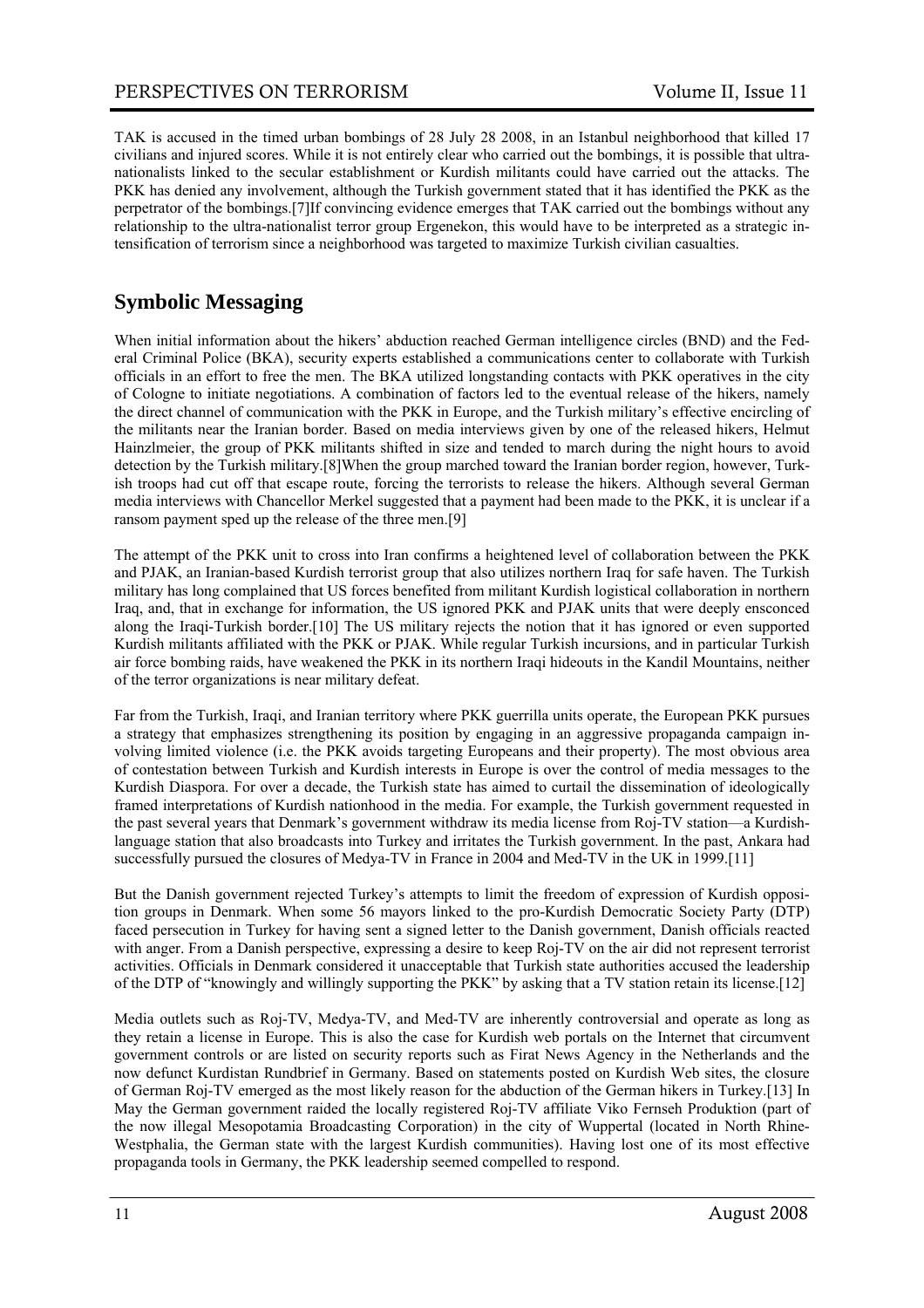The PKK pursued several goals with the abduction and later release of the hikers. It sent the message to the German public as well as Diaspora communities that the organization continues to have the ability to act forcefully, and that it remains relevant in relation to the Kurdish question. The abduction of the hikers, however, should not be perceived as the initial stage of a new and hardened campaign in Europe. The PKK may continue to engage in future abductions of Europeans and in bombing campaigns in Turkey to demonstrate strength. An insecure German public will avoid Turkish vacation locations causing financial harm to popular resort towns and hiking destinations. But the PKK will not endanger its European fundraising and propaganda options by committing abductions of Europeans in Europe. The PKK needs to avoid extensive entanglements with police and security agencies within Europe.

#### **Hydra-Headed Kurdish Organizations**

The heightened sense of Kurdish nationalism in Turkey and its politicized offspring in Europe have failed to establish Kurdish ideological unity on a broader scale. Kurds in Europe have not articulated a common political agenda and Kurdish civil society actors appear unable or unwilling to agree on publicly identifiable positions or a representative voice. Interestingly, this development parallels the PKK's inability to replace Öcalan as its leader after his arrest in 1999. The absence of clear and unifying leadership among Kurdish organizations in Europe appears to have weakened the ability of Kurds to gain support among mainstream political circles. In Germany, only the far left-wing party Die Linke expressed disagreement with the closure of and ban on Roj-TV in Wuppertal.[14]

Several pragmatic reasons explain why a sense of unity within the Kurdish Diaspora may not be a realistic expectation at this time. Essentially, the Kurdish Diaspora operates as an unauthorized challenger community that gains little from seeking authorization by governments in Europe. Kurdish nationalist mobilization is most effective in opposition to state control rather than in collaboration with authorities—even in a de-territorialized setting as in Europe. In addition, many Kurdish civil society organizations continue to exchange information with banned PKK groups in Europe or its affiliated organizations.

This reality forces Kurds to operate in a political space full of friction, often standing accused of collaboration with terrorist groups. The lack of a unified Kurdish position makes the Diaspora appear confused and disjointed to the outside world. Without a doubt, there is ongoing internal discord among Kurdish groups yet this dysfunction also may serve them well. Internal dissension and the lack of a clearly articulated and shared nationalist vision can actually provide a form of protection for the PKK, since this makes it more difficult for European states to assign accountability and take action against various and sometimes transient PKK decision-makers. In addition, the lack of unity within European Kurdish civil society circles prevents the PKK from taking definitive control of all Kurdish organizations in Europe.

#### **Failures in Turkish and European Policy Circles**

Turkey's Justice and Development Party (AKP) government has failed to develop and implement a new path toward resolving the Kurdish question despite its strong showing in the 2007 parliamentary elections. Counterterrorism efforts rather than dialogue with Kurdish civil society representatives dominate the political agenda. Kurdish Democratic Society Party (DTP) representatives continue to be classified automatically as spokespersons for the PKK to justify the lack of political dialogue in the country. In part, this reflects the intense pressure on the AKP by the secular establishment including the military to close down the AKP for perceived weakening of the foundations of the Turkish Republic. Turkey's chief prosecutor had filed a case with the constitutional court in March, arguing that the AKP should be disbanded, and that Turkish Prime Minister Recep Tayyip Erdogan be banned along with 70 other party members for at least five years.[15]

While the constitutional court narrowly rejected the AKP ban (6 judges of the required 7 supported a ban) the Kurdish question will be even more difficult to address in the aftermath of ongoing legal wrangling. Turkey's image in Europe remains tarnished, but many public officials welcomed the court's decision. Swedish foreign minister Carl Bildt reportedly stated that "an attempt to stage a thinly disguised legal coup" against the Turkish government had failed.[16] With the AKP weakened and the intensification of terrorist campaigns in the country, the potential for a Turkish governmental effort to address the Kurdish situation is minimal. There continues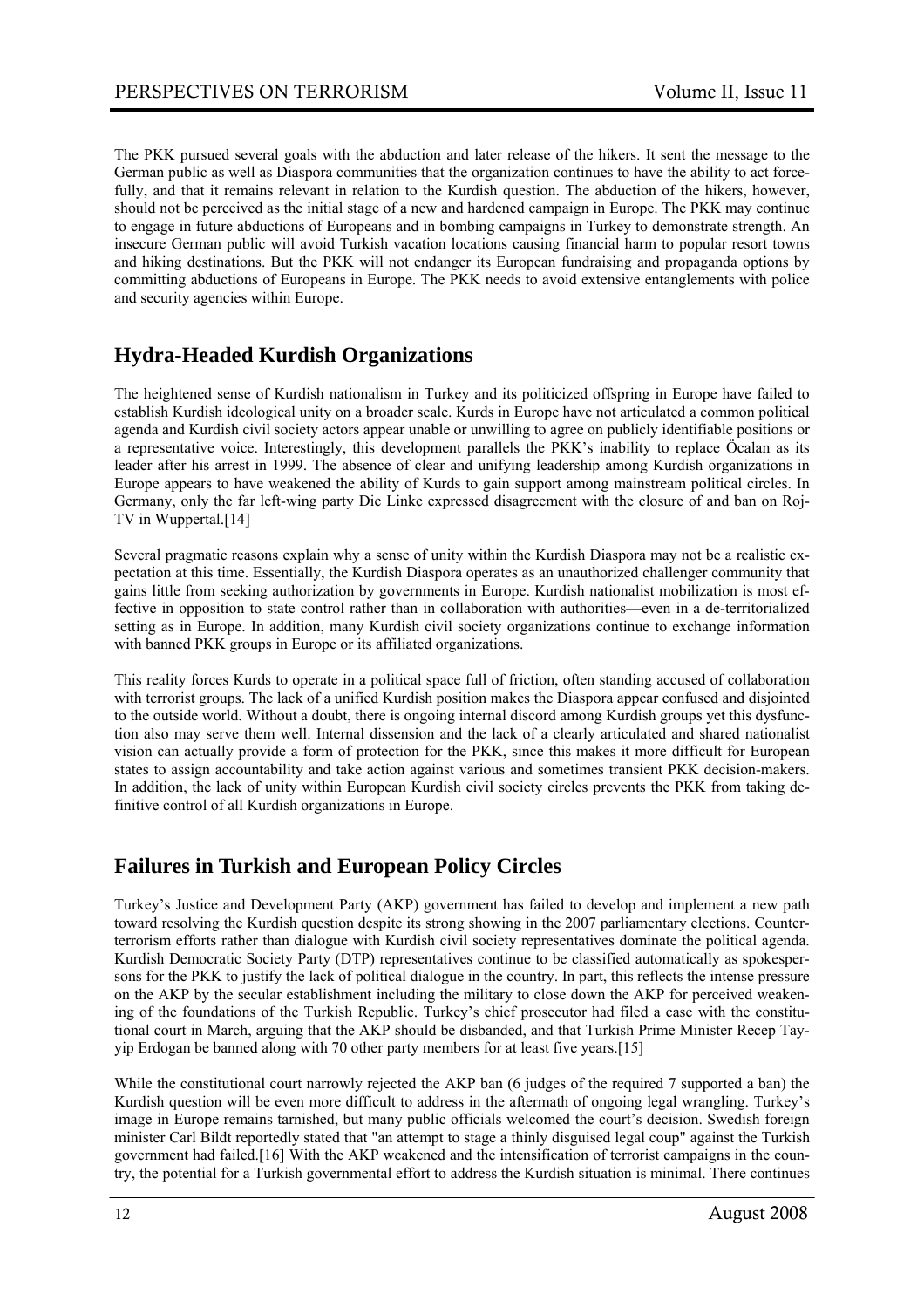to be speculation, however, that the ultra-nationalist group Ergenekon carried out the timed bombings in Istanbul in July to destroy any chance of public support for addressing the Kurdish question and to undermine the AKP.[17] Recent state investigations into Ergenekon indicate that many assassinations and bombings appear to have been so-called "inside jobs," i.e. carried out by people affiliated with the ultra-nationalist wing of the military, rather than by Islamist or Kurdish militants as reported in the past.[18] Daily revelations about conspiracies linked to Ergenekon dominate Turkish public discourse.

Europe has also failed to contribute to an effective process that would be necessary to resolve the Kurdish question. An effort to invest in major infrastructure projects such as the controversial South-Eastern Anatolia Dam Project (GAP) will not address either immediate irrigation or energy needs, nor provide badly needed employment for local populations.[19] But most of all, Europe has failed to step up to a leadership position. Hiding behind the EU accession process, the message to the Turkish government has been to improve minority rights. At the same time, Europe sends mixed messages with regard to fighting terrorism. Denmark permits Roj TV and Mesopotamia Broadcasting, but Germany now closed down its affiliates. The European message to the Turkish government and the PKK at this point is not coherent. The Kurdish question and Europe's response must be clarified so that specific policy steps can be implemented.

#### **Conclusions**

The PKK identified years ago that parts of Europe provide useful geographic space where operatives can retreat when the situation in Turkey becomes untenable. Turkey has rightly complained about this. It is a gross exaggeration, however, to suggest that the abduction of the German hikers should be interpreted as an intensification of the PKK's European campaign. Rather, the PKK leadership felt that it needed to demonstrate relevancy and strength in the face of Germany's clamp down on Roj-TV in Wuppertal. It will be most telling to observe European-based Kurdish civil society organizations to identify if the PKK gains or loses sympathizers in this effort to assert strength.

Should the AKP government manage to unveil disturbing facts and details regarding Ergenekon's operations in Turkey over the coming months, new opportunities could emerge for an effective approach to address the Kurdish question. But it is far too early to develop reliable predictions at this point. If past efforts to undermine criminal and terrorist networks are any indication of what is to come, then the situation will remain bleak. The Turkish track record does not inspire confidence.

*Vera Eccarius-Kelly is Associate Professor of Political Science at Siena College, NY, and specializes in comparative revolutionary movements in the Middle East and Latin America.*

#### **NOTES:**

[1]The total number of Kurds residing in Europe is estimated to be around 1 million; nearly 85% of the Kurdish Diaspora in continental Europe comes from Turkey, while Kurds from Iraq form a large part of Kurdish communities in Great Britain, the Netherlands, and Sweden. The numbers of Iraqi Kurds in Europe has increased since 2003 because of the ongoing war. Also hidden in general figures related to Kurds is the fact that as many as two-thirds of all Turkish-origin Kurds in Europe live in Germany, and estimates range from 500,000 to 700,000 Kurds in the country. Birgit Ammann, Kurden in Europa, Ethnizität und Diaspora (Hamburg: Lit Verlag, 2001), 138.

[2]http://www.haz.de/newsroom/politik/zentral/politik/ausland/art666,642122

[3] For an interview with one of the abducted hikers, see Stern Magazin on line in German at http://

www.stern.de/politik/deutschland/:Ex-PKK-Geisel-Hainzlmeier-Den-Ararat/631858.html

[4]The author utilizes a range of open sources to develop theories related to the PKK's intentions which include conversations with German and Turkish academics, researchers in Europe, PKK affiliated websites, German media reports, and publicly available security reports.

[5]Bundesamt für Verfassungschutz, 2006, p. 278-281.

[6]See Burak Bekdil's article in Terrorism Focus for further information about TAK at http://

www.jamestown.org/terrorism/news/article.php?articleid=2373916

[7]The head of Germany's intelligence service or Bundesnachrichtendienst (BND) expressed public doubt that the bombing campaign in Istanbul was carried out by the PKK. See http://www.zeit.de/news/ artikel/2008/08/03/2585499.xml

[8]http://www.stern.de/politik/deutschland/:Ex-PKK-Geisel-Hainzlmeier-Den-Ararat/631858.html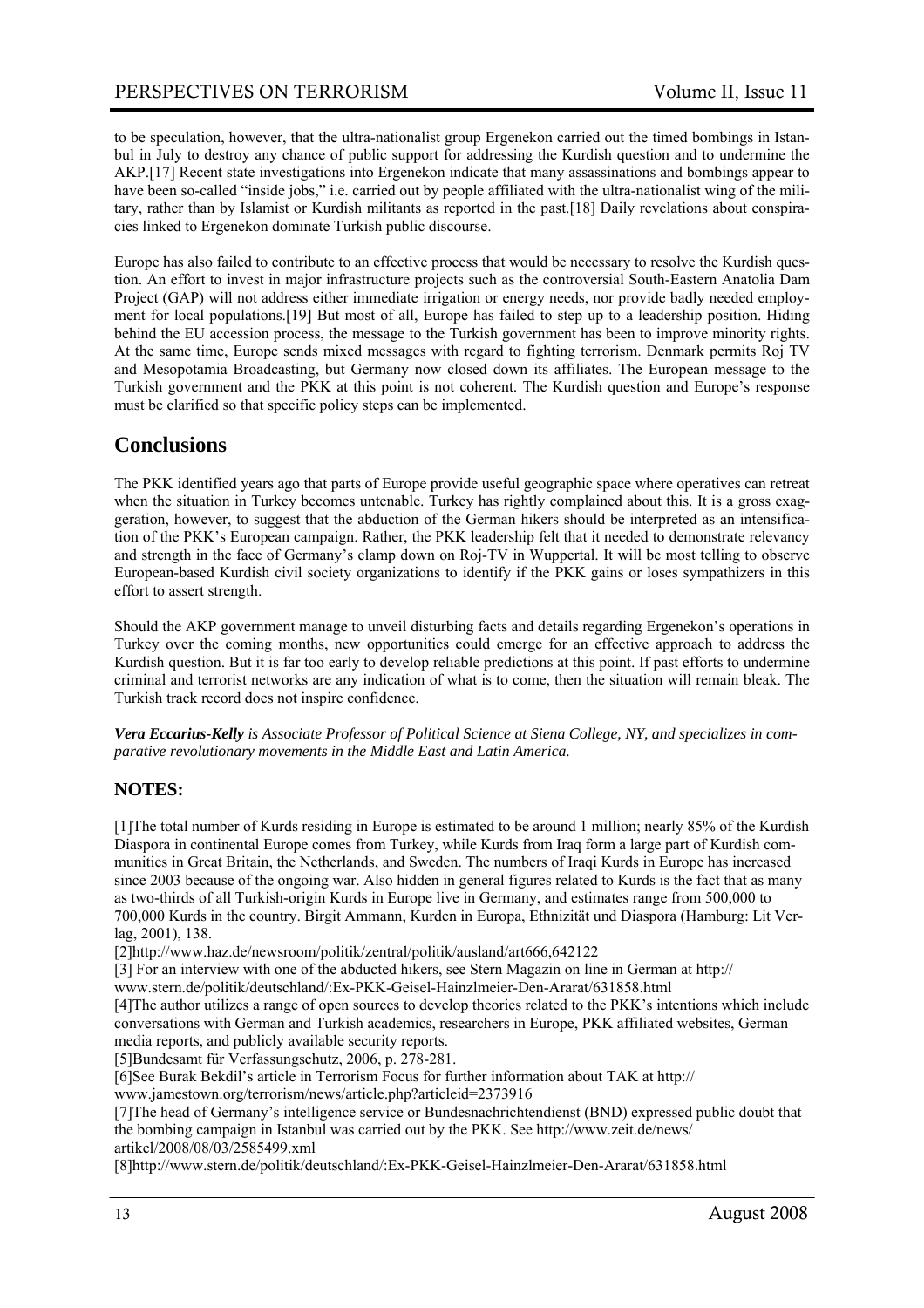[9]http://www.rp-online.de/public/article/politik/ausland/592549/Floss-Loesegeld-an-die-Entfuehrer.html

[10]Graham Fuller is quoted in Today's Zaman as stating that the US supported the PKK affiliated terror group PJAK and its incursions into Iran. http://www.todayszaman.com/tz-web/detaylar.do?load=detay&link=125112 [11]See James Brandon's article in Terrorism Monitor for further details on Roj TV and the PKK in Europe at

http://www.jamestown.org/terrorism/news/article.php?articleid=2370294

[12]For further information on this case, see Amnesty International Annual Report 2007 at http://

thereport.amnesty.org/eng/Regions/Europe-and-Central-Asia/Turkey

[13]http://www.kurdnas.com/en/index.php?option=com\_content&task=view&id=944&Itemid=71

See also German newspaper commentaries at

http://www.dw-world.de/dw/article/0,,3481190,00.html?maca=en-AI-2414-html-box

[14]http://www.dielinke-nrw.de/1103.html?&no\_cache=1&tx\_ttnews%5Btt\_news%5D=7249&tx\_ttnews% 5BbackPid%5D=1103

http://www.szon.de/news/politik/aktuell/200807100983.html?\_from=rss

http://www.derwesten.de/nachrichten/nachrichten/2008/7/9/news-61367346/detail.html

[15]For further details, see Soner Cagaptay et al. at http://www.washingtoninstitute.org/templateC05.php? CID=2731

[16] For EU related comments on the Turkish constitutional case, see Elitsa Vucheva's article at

http://www.businessweek.com/globalbiz/content/aug2008/gb2008081\_421263.htm?campaign\_id=rss\_eu [17]Turkish Daily News reported on August 4 that the PKK was responsible for the attack, yet also makes mention of Ergenekon and speculations related to the bombings. See details at

http://www.turkishdailynews.com.tr/article.php?enewsid=111549

[18]In Today's Zaman the terrorist group Ergenekon is described as a "deep state" paramilitary organization that has manipulated Turkish policies and public opinion for a long time. For full details, see

http://www.todayszaman.com/tz-web/detaylar.do?load=detay&link=132507

[19]Taspinar, Omer (2005), Kurdish Nationalism and Political Islam in Turkey (New Yor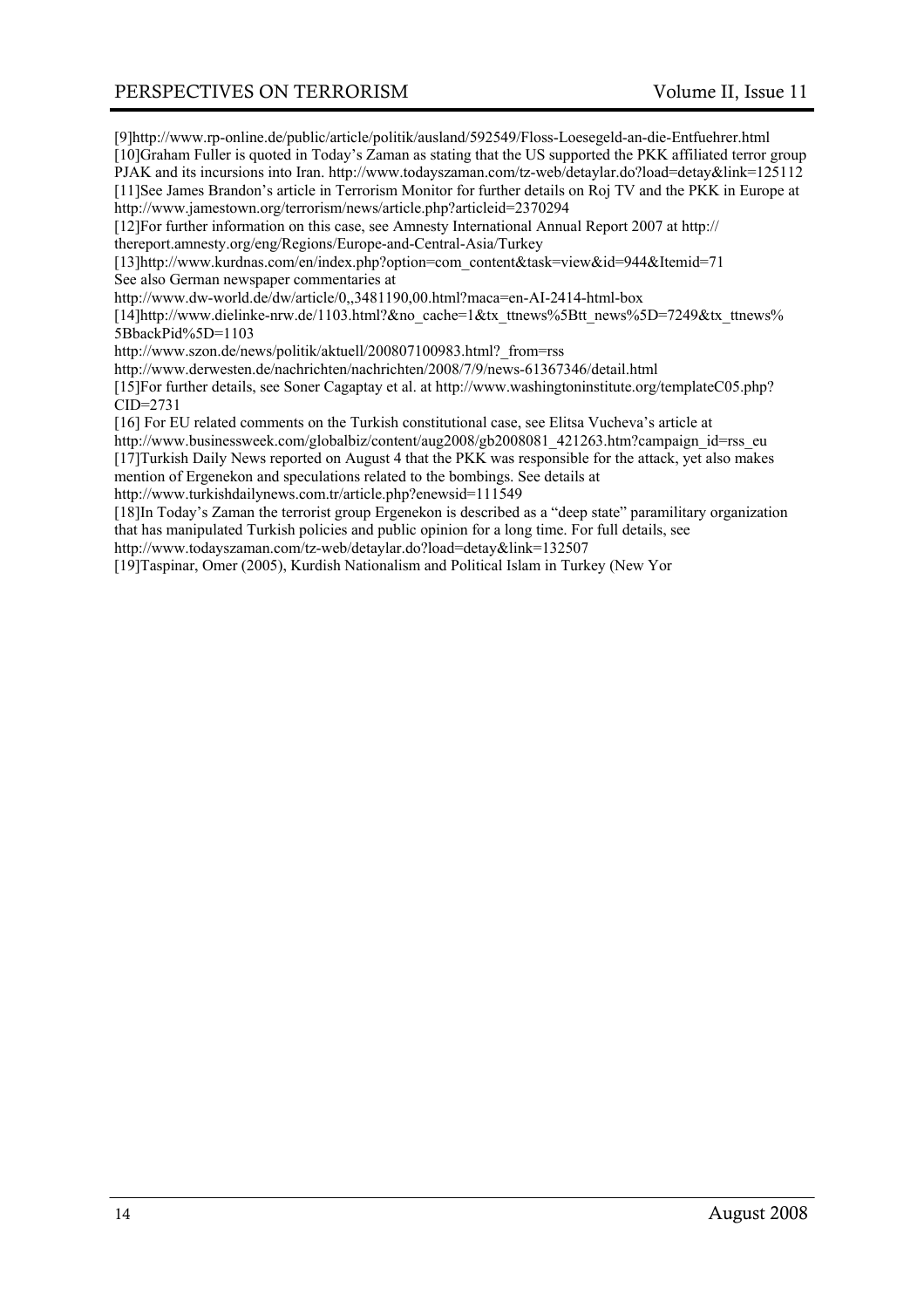#### **Review Essay: Top 50 Books on Terrorism and Counterterrorism**

#### *By Joshua Sinai*

**TERN EXECUTES AND EXECUTES** errorist rebellions, in all their configurations, constitute the primary warfare threats facing the international community. This was especially the case following September 2001, when al-Qaeda national community. This was especially the case following September 2001, when al-Qaeda demonstrated that it had world class ambitions to inflict catastrophic damages on its adversaries. In other conflicts, such as the Palestinian-Israeli arena, terrorist targeting is primarily localized, although as flicts have regional and international repercussions. Because of the worldwide reach of al-Qaeda and its affiliates, including what are referred to as al-Qaeda-inspired "self-starter" home-grown cells in Western Europe, North America, and elsewhere, many nations have been upgrading their homeland security defenses, and calling on their academic communities to provide analytical understanding of the origins, nature and magnitude of the terrorist threats around the world and how to counteract and resolve them. In response, academic courses and research institutes have been proliferating at colleges and universities worldwide, with graduate certificates and degrees offered in terrorism studies. To meet the great demand for academic and public policy resources on this subject, the publishing industry has been releasing a plethora of books on terrorism in general, the groups that engage in terrorist warfare, the radical religious movements that drive individuals to join terrorist groups and employ terrorist tactics on their behalf, the conflict zones where such warfare is being waged, and the types of counteraction that governments are employing in response.

Despite the great attention being expensed on terrorism and counterterrorism studies, however, the general state of the discipline is uneven. One problem is that terrorism is first and foremost a covert activity, with governments' intelligence services, but not academic analysts (with few exceptions), possessing primary data about terrorist groups and their activities, causing terrorism studies to be less scientifically valid than the natural sciences. This is especially the case in compiling data on terrorist incidents, whether aborted, thwarted, or "successful," or the size and leadership trees of terrorist organizations, since such data is largely unavailable in open sources. In some flagrant cases, certain writers on terrorism have been found to fabricate their data. Fortunately, there still are plenty of excellent books on this subject to merit recommending them to general and academic readers.

The books reviewed in this essay are divided into nine sections, which are not intended to be mutually exclusive: textbooks on terrorism, using the social sciences to study terrorism, terrorism and the Internet, radical Islam, suicide terrorism, 9/11 and its aftermath, Palestinian terrorism, terrorism in the United States, and counterterrorism.

This list of 50 books is not intended to be final, but will be continuously expanded with additional titles. Readers are encouraged to nominate additional books for inclusion in future lists.

#### **Textbooks on Terrorism**

Despite its relative brevity (133 pages of text), Leonard Weinberg's Global Terrorism: A Beginner's Guide [Second Edition] (Oneworld Publications, 2008; \$14.95) succeeds in explaining the history of terrorism, how to define terrorism, what is new about al-Qaeda's type of terrorism, the conditions that give rise to terrorism, the types of individuals that become terrorists, the nature of governments' responses, and how terrorism ends. The author is a veteran academic specialist on terrorism and readers will greatly benefit from the accumulated wisdom that is sprinkled throughout this wonderfully written book.

Gus Martin's Understanding Terrorism: Challenges, Perspectives, and Issues [Second Edition] (Thousand Oaks, CA: Sage Publications, 2006; 696 pages; \$63.95) is one of the finest stand-alone, comprehensive textbooks for university courses. Its 696 pages cover the spectrum of all issues involved in studying terrorism, ranging from the early history of terrorism, how terrorism is defined, causes of terrorism, the "morality" of terrorist violence, the objectives, tactics and targets of terrorists, the role of the media, the phenomenon of religious terrorism, the role of women in terrorism, the nexus between terrorism and organized crime, terrorism in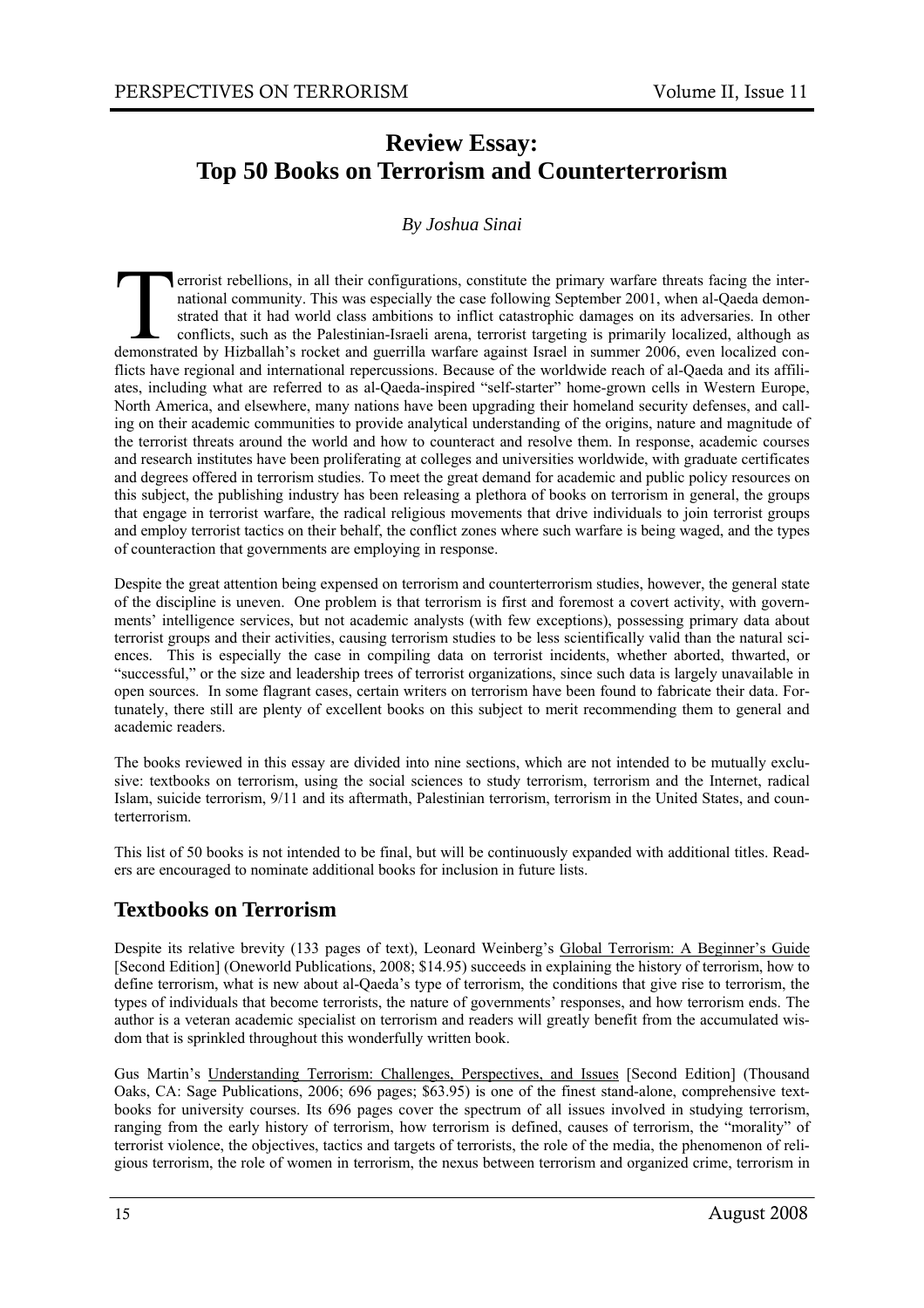the United States and internationally, the components of counterterrorism, and future terrorism trends. Each chapter is organized pedagogically, with opposing viewpoints and issues for classroom discussion.

Since its original publication in 1998, Bruce Hoffman's Inside Terrorism [Second Edition] (New York: Columbia University Press, 2006; 456 pages; \$24.95) has become one of the most widely read books on terrorism. This revised and expanded edition incorporates new developments and trends in terrorism, particularly since 9/11's catastrophic attacks by al-Qaeda. The book's chapters discuss how to define terrorism, the origins of contemporary terrorism, the internationalization of terrorism, the role of radical religions in driving terrorism, suicide terrorism, the exploitation by terrorist groups of old (e.g., print) and new (e.g., internet) media, terrorists' objectives, "tradecraft," technological innovations in their use of weapons, targeting, and future trends in terrorist warfare. The author may be faulted for adopting the thesis that a strategic logic drives suicide terrorism (when, in fact, it is hugely self-destructive to their group's cause), but otherwise the book's comprehensiveness will generate much interest from general readers.

Countering Terrorism and Insurgency in the 21st Century: International Perspectives [Three Volumes] (Westport, CT: Praeger Security International, 2007; 2016 pages; \$400.00), edited by James J.F. forest, brings together chapters by dozens of experts (including this reviewer) to discuss terrorist threats around the world and how to defeat them. Volume I covers "Strategic and Tactical Considerations", Volume II examines "Sources and Facilitators", and Volume III discusses "Lessons Learned from Combating Terrorism and Insurgency". Dr. Forest is Director of Terrorism Studies at West Point's Combating Terrorism Center.

Christopher C. Harmon's Terrorism Today [Second Edition] (New York: Routledge, 2007; 248 pages; \$39.95) is a substantially revised and updated edition of the author's original edition, published in 2000. The textbook is comprehensive in scope, covering the history of terrorism, strategies of terrorist groups, terrorist modus operandi, technologies and tactics, counterterrorism, and an analysis of how terrorism ends.

#### **Using the Social Sciences to Study Terrorism**

Despite the limitations in data acquisition due to the covert nature of terrorist activities, the academic study of terrorism has greatly benefited from concepts and methodologies produced by the social sciences. As a result, academic analysts are able to draw on social science disciplines to investigate characteristics of terrorism such as the underlying causes driving terrorist rebellions, the psychological nature of terrorist operatives, and the factors driving individuals to become radicalized and join terrorist groups.

Mapping Terrorism Research: State of the Art, Gaps and Future Direction, edited by Magnus Ranstorp (New York: Routledge, 2007; 352 pages; \$37.95), is an attempt to take inventory of the strengths and weaknesses in terrorism research in order to identify a set of priorities for future research. Fourteen academic experts (including this reviewer) contributed chapters on new trends in terrorism studies, the impact of 9/11 on terrorism research, responding to the roots of terror, the socio-psychological component of terrorist motivation, al-Qaeda's warfare, recruitment of Islamist terrorists in Europe, the landscape of intelligence analysis and counterterrorism, terrorism in cyberspace, and the components of terrorism and counterterrorism studies.

Root Causes of Terrorism: Myths, Reality and Ways Forward (New York: Routledge, 2005; 288 pages; \$47.95), edited by Tore Bjorgo, is the product of an experts workshop (in which this reviewer participated) that was held in Oslo, Norway, in June 2003. This was the first time that an academic meeting had ever been held to explore, in a systematic manner, concepts and methodologies to conduct analysis on root causes of terrorism.

John Horgan's The Psychology of Terrorism (New York: Routledge, 2005; 224 pages; \$41.95) is one of the best applications of a social science discipline, in this case, psychology, to explain the drivers that motivate individuals to become terrorists, function as terrorists, and, in ideal cases, disengage from terrorism. Also noteworthy is the author's discussion on how to define terrorism and conduct academic research on terrorism.

Ely Karmon's Coalitions Between Terrorist Organizations: Revolutionaries, Nationalists and Islamists (Leiden: Martinus Nijhoff Publishers, 2005; 426 pages; \$176.00) is an important and innovative study of how terrorist organizations form cooperative coalitions and how they function within the changing international system. Dr. Karmon focuses on the cooperation between European left-wing terrorist organizations from 1984 to 1988 and cooperation between European and Palestinian terrorist organizations during the period of 1968 to 1990, in order to use these findings to develop a broader theory concerning cooperative coalitions between organizations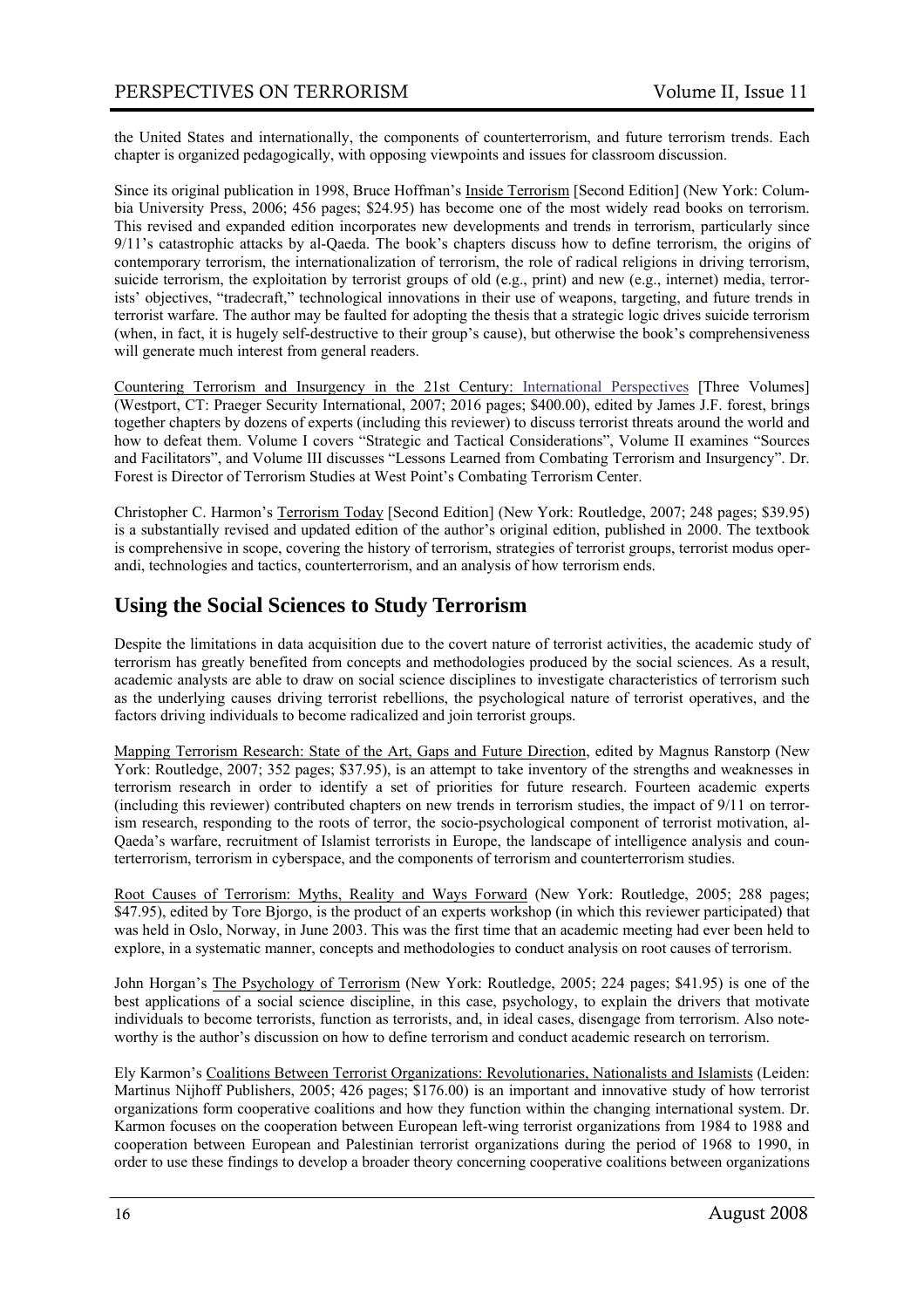involved in international terrorism in the 1990s and early  $21<sup>st</sup>$  century. In a masterful 70-page chapter on the Islamist terrorist networks, the hypotheses generated by the previous case studies are tested to determine whether the new terrorist actors who emerged in the 1990s, such as al-Qaeda and other Islamist groups around the world, who are driven by religious motivation, act in a similar fashion as their ideological and nationalist predecessors in forming cooperative coalitions.

In Forecasting Terrorism: Indicators and Proven Analytical Techniques (Lanham, MD: Scarecrow Press, Inc., 2004; 103 pages; \$40.00), Sundri Khalsa identifies 68 indicators of terrorist activity, based on terrorist capability and intention. These indicators, when applied to actual terrorist group activity, are intended to be used in a warning framework to anticipate terrorist activity that requires early warning. A CD-ROM is included to graphically display the forecasting system and explain the author's methodology.

The actual and potential resort by terrorist groups to weapons of mass destruction (WMD) warfare is an issue of great concern to governments that might be targeted by such intentions. One of the best treatments of this subject is The New Face of Terrorism:

Threats from Weapons of Mass Destruction (New York: I.B. Tauris Publishers, 2002; 336 pages; \$29.95) by Nadine Gurr and Benjamin Cole.

Terrorist organizations and criminal enterprises, especially narco-traffickers, share a number of characteristics, especially adaptability to changes in governmental law enforcement responses. In From Pablo to Osama: Trafficking and Terrorist Networks, Government Bureaucracies, and Competitive Adaptation (University Park, PA: The Pennsylvania State University Press, 2007; 312 pages; \$24.95), Michael Kenney examines how narcotics traffickers and terrorists "learn" to adapt to new countermeasures against them and the lessons from such "learning" experiences that can be used for more effective governmental responses.

#### **Terrorism and the Internet**

As today's generations of terrorists are hunted by counterterrorist organizations, they possess a distinct advantage that their older predecessors lacked: access to computers, the worldwide Internet and cyberspace's myriad technological benefits in conducting communications and warfare. According to Gabriel Weimann's Terror on the Internet: The New Arena, the New Challenges (Washington, DC: United States Institute of Peace, 2006; 320 pages; \$20.00), which is the first comprehensive study of this issue, terrorists have established a sophisticated and dynamic presence on the Net, which has completely transformed the way they communicate, obtain information, conduct propaganda and issue threats. They use it to radicalize and recruit new members, raise funds and train, organize and carry out warfare, and then broadcast such incidents on their own websites.

The Internet has become the "seductive hypermedia" for radical Islamic terrorists, with official and unofficial Web sites, forums and chat-rooms that appeal to supporters worldwide. Most Web sites are intended to advance a group's propaganda to increase their supporting audience, while some have operational intentions. How can we defeat such terrorism in cyberspace? Hypermedia Seduction for Terrorist Recruiting, edited by Boaz Ganor, Katharina Von Knop and Carlos Duarte (Amsterdam: IOS Press, 2007; 300 pages; \$150.00) is an important collection of papers by an eclectic group of international experts (in which this reviewer participated) in terrorist use of the Internet, advertising and graphic design specialists, who had been convened to formulate a comprehensive response campaign. The volume's chapters examine radical Islamist websites, the use of symbolism in Islamic fundamentalism and Jihad, mining the Jihadist network in cyberspace, the use of the Internet as a "seductive" recruitment technology, and practical ways to counter the "seductive" terrorist web.

#### **Militant Islam**

Militant Islam has not emerged in a vacuum, but is the product of the confluence of historical and contemporary religious drivers and "real world" factors. To understand the narrative that is central to Muslim belief, it is essential for those engaged in countering religiously-inspired radicalization and terrorism to first read the Quran. The following five books provide an excellent overview of the revival of militant Islam, within the context of the larger Muslim world, which is largely mainstream.

Globalized Islam: The Search for a New Ummah (New York: Columbia University Press, 2004; 320 pages; \$19.95) by Olivier Roy, discusses the driving forces behind the revival of militant Islam in Western Europe.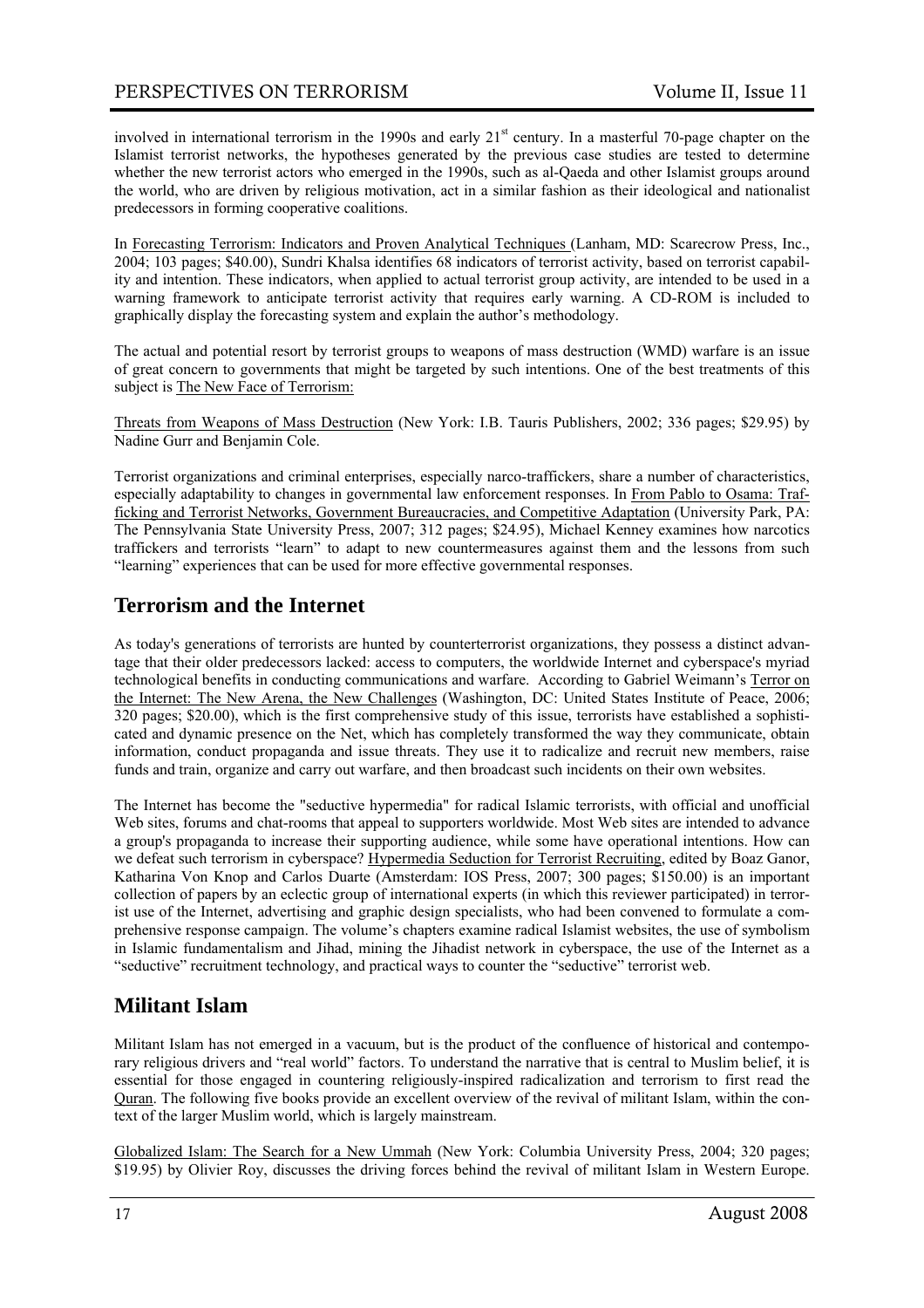Mr. Roy, a leading French academic expert on political Islam, explains how many Muslims in Western Europe have turned to radical Islamic ideologies as a way of coping with political and psychological crises in their own lives and what they perceive to be threats against their Muslim brethren around the world.

In Fundamentalism: The Search for Meaning (New York: Oxford University Press, 2005; 254 pages; \$16.95), Malise Ruthven provides a penetrating analysis of the nature of fundamentalism around the world, including Islam. Fundamentalism in other religions, such as Christianity and Judaism, are discussed, as well. Mr. Ruthven is a British writer who has taught at several universities.

Bassam Tibi's Political Islam, World Politics and Europe: Democratic Peace and Euro-Islam versus Global Jihad (New York: Routledge, 2007; 328 pages; \$41.95), assesses the impact and manifestations of political Islam, particularly in Europe, which faces a growing conflict between radical segments within its large Muslim minority and the continent's democratic and pluralist institutions and values. Dr. Tibi, one of the world's foremost experts on political Islam and Arab nationalism, is Professor of International Relations at the University of Goettingen, in Germany and a visiting professor at Cornell University.

In Bad Faith: The Danger of Religious Extremism (Amherst, NY: Prometheus Books, 2007; 327 pages; \$26.00), Neil J. Kressel, a professor of psychology at William Paterson University, incisively explains the nature of religious extremism. To Dr. Kressel, religious extremists are "those persons who — for reasons they themselves deem religious — commit, promote or support purposely hurtful, violent, or destructive acts toward those who don't practice their faith."

 It is not only Islam that fosters religious extremism, Dr. Kressel points out. Christianity and Judaism have their share of anti-secularists who elevate sacred religious texts, such as the Bible or Koran, to a position of supreme authority in a state. While Dr. Kressel is critical of religious extremism, this is emphatically not an anti-religion treatise. He recommends that once a religiously extremist minority within a religion begins to act violently, then mainstream leaders must immediately identify and "self-police" such outbreaks. In this way, constructive elements have the best chance of overtaking destructive ones. All those in the counterterrorism community who wish to understand and respond to the characteristics of religious extremism that lead to terrorism will greatly benefit from reading Dr. Kressel's important book.

Unmodern Men in the Modern World: Radical Islam, Terrorism, and the War on Modernity (New York: Cambridge University Press, 2007; 304 pages; \$19.99) by Michael Mazarr, is one of the best diagnoses of the resentment by Islamist forces toward modernity, which has led them to utilize terrorism to retaliate against the effects of modernity on traditional life in their respective societies. In one of his many insightful passages, Dr. Mazarr, a professor at the National War College, writes that modernization challenges the religious and spiritual element of tradition by threatening to secularize society "in order to replace a religious view of the world with a scientific, rationalist one... modernization and modernity place faith under stress, call it into greater question, threaten to trade it out in favor of rationalist humanism. And one result, unsurprisingly, is a flight back to religion, so that the actual effect of modernization in many contexts is an upwelling of devotion."

#### **Suicide Terrorism**

One of the manifestations of radical Islamic terrorism is suicide martyrdom bombings, in which the goal of the perpetrator is to kill himself (or herself) together with the intended victims. Suicide Bombers: Allah's New Martyrs (London: Pluto Press, 2005; 288 pages; \$27.95) by Farhad Khosrokhavar, a French social scientist, discusses the concept of martyrdom in Islam, how it expresses itself in Iran, Palestine (vis-à-vis Israel), and Lebanon, and al-Qaeda's use of martyrdom operations in its worldwide operations.

In The Martyr's Oath: The Apprenticeship of a Homegrown Terrorist (John Wiley & Sons Canada, 2005; 288 pages; \$36.95) Stewart Bell, a Canadian journalist, chronicles the story of Mohammed Jabarah, a young Canadian Muslim who became radicalized and recruited by al-Qaeda for a bombing mission in Singapore in 2001. By investigating why an intelligent young person who grew up in a comfortable middle class family in Canada (although originally from Kuwait) would end up as an operative in a terrorist organization in East Asia, Mr. Bell searches for answers on how best to counter the proliferation of similar types of recruits in North America and Europe into radical Islamic terrorism.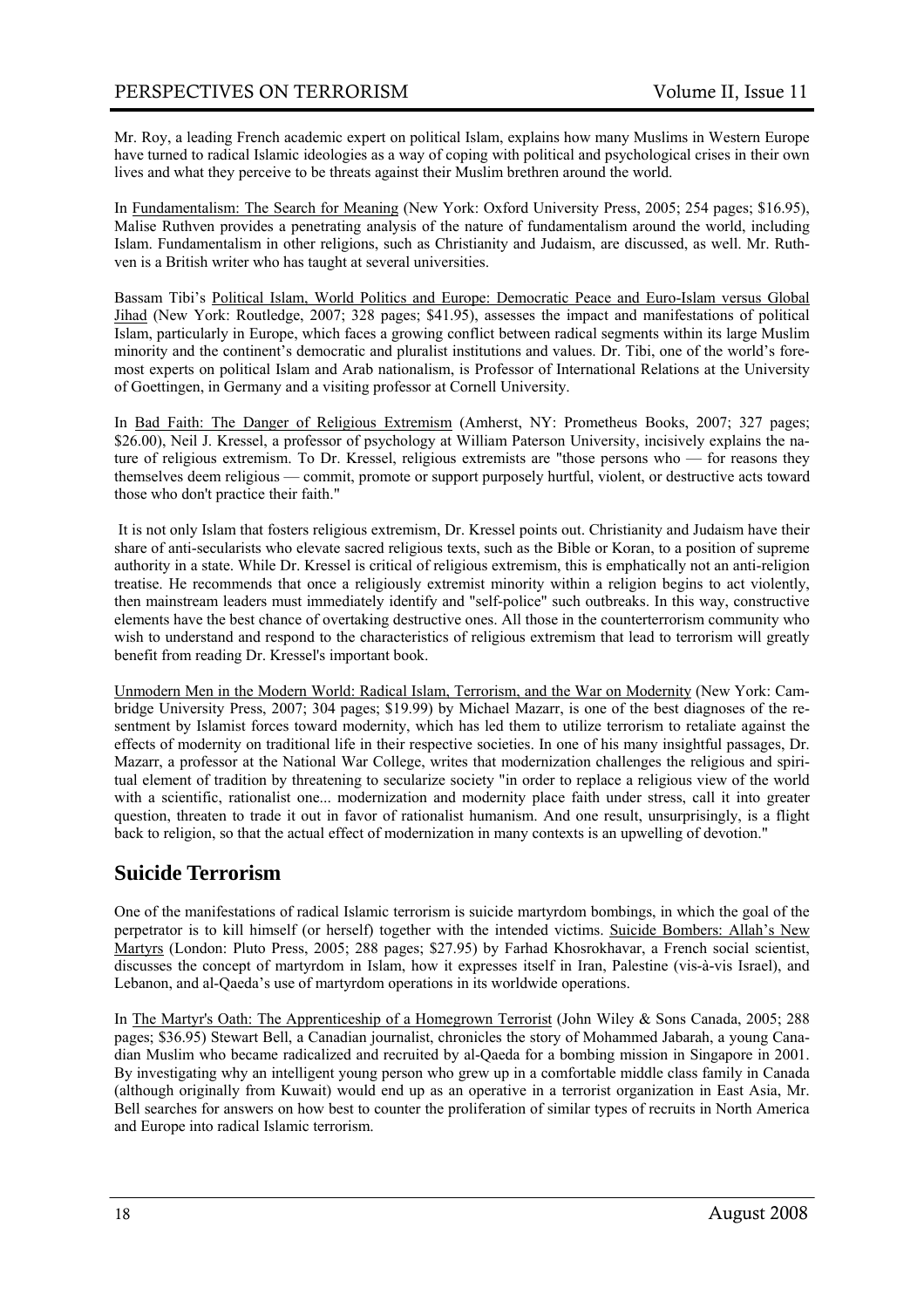#### **9/11 and its Aftermath**

According to Evan F. Kohlmann's extensively researched Al-Qaida's Jihad in Europe: The Afghan-Bosnian Network (New York: Berg, 2004; 256 pages; \$19.95), the Hamburg cell that had carried out the 9/11 attacks across the continent was an outgrowth of the infiltration of Europe by al-Qaeda's operatives and allies beginning in the early 1990s. As a fragile state with a Muslim majority, Bosnia afforded Osama bin Laden's Saudi, Egyptian and Yemeni lieutenants, and their North African "Jihad foot soldiers" with a safe haven to establish the infrastructural seeds for the European and Canadian "sleeper cells" that would threaten Western European states and America in the succeeding years.

Once al-Qaeda started its devastating bombing campaign against America in East Africa in 1998, the world's attention began to focus on the group and its leader, Osama bin Laden. One of the best of the first crop of books on this topic was Peter Bergen's Holy War: Inside the Secret World of Osama bin Laden (New York: Free Press, 2002; 320 pages; \$14.95), which was based on first-hand investigative reporting and interviews with bin Laden, his associates, and counterterrorism officials. In 2006, Mr. Bergen published The Osama bin Laden I Know: An Oral History of al Qaeda's Leader (New York: Free Press, 2006; 528 pages; \$15.00), which updates his account by drawing on primary documents and interviews with more than fifty people who knew bin Laden personally.

Terry McDermott's Perfect Soldiers: The Hijackers: Who They Were, Why They Did It (New York: Harper-Collins Publishers, 2008; 368 pages; \$14.95) is an excellent account of the personal histories of al Qaida's 9/11 hijackers and the beliefs and motivations that drove them to commit such horrendous acts. McDermott, a Los Angeles Times correspondent, traveled to some 20 countries to conduct research for the book.

Although primarily focusing on the al-Qaeda-led Global Salafi Jihad, Marc Sageman's Understanding Terror Networks (Philadelphia: University of Pennsylvania Press, 2004; 232 pages; \$29.95) is considered one of the most original and innovative social science studies conducted on how individuals are driven to join terrorist organizations. Utilizing his background as a forensic psychiatrist, political sociologist and former CIA case officer in Pakistan, Dr. Sageman's study is based on his knowledge of radical Islamic ideologies and compilation of dozens of biographies of terrorist operatives which enable him to generate a myriad of findings on trends in recruitment and operational warfare by today's Jihadi operatives.

Dr. Sageman's Leaderless Jihad: Terror Networks in the Twenty First Century (Philadelphia: University of Pennsylvania Press, 2008; 208 pages; \$24.95), updates and expands his earlier work on what drives radical elements of a society to terrorism. According to Dr. Sageman, the pre-9/11 al-Qaeda has become morphed into a social movement consisting of several thousand members. This makes al-Qaeda even more dangerous because as a social movement it has dramatically grown beyond its organizational origins.

How do al-Qaeda's supporters become radicalized? Dr. Sageman formulates a four phase process that depends on an individual's sense of moral outrage in response to perceived suffering by fellow Muslims around the world; how he might interpret such moral outrage within the context of a larger war against Islam; whether or not the sense of "moral outrage" resonates with one's own experience, for example, discrimination or difficulty in making it in Western society and, finally, being mobilized by networks that take one to the next level of violent radicalization in the form of terrorist cells.

To counter the social movement inspired by al-Qaeda, Dr. Sageman proposes a strategy to "take the glory and thrill out of terrorism." Military operations against them should be conducted swiftly and precisely, with such terrorists considered "common criminals." The sense of "moral outrage" by young Muslims can be diminished by helping to resolve local conflicts that al-Qaeda's propaganda highlights as injustices against the Muslim world. The young jihadists want to become heroes, so they need to be provided with alternative role models, such as Muslim soccer stars and other successful community leaders.

Dr. Sageman's incisive observations based on carefully examined evidence, astute insights and scholarship make "Leaderless Jihad" the gold standard in al-Qaeda studies.

To understand how terrorist groups operate, it is crucial to uncover how they go about recruiting new operatives to maintain themselves as viable organizational networks and, if possible, expand their activities. Such insight is provided in The Lesser Jihad: Recruits and the Al-Qaida Network (Lanham, MD: Rowman & Little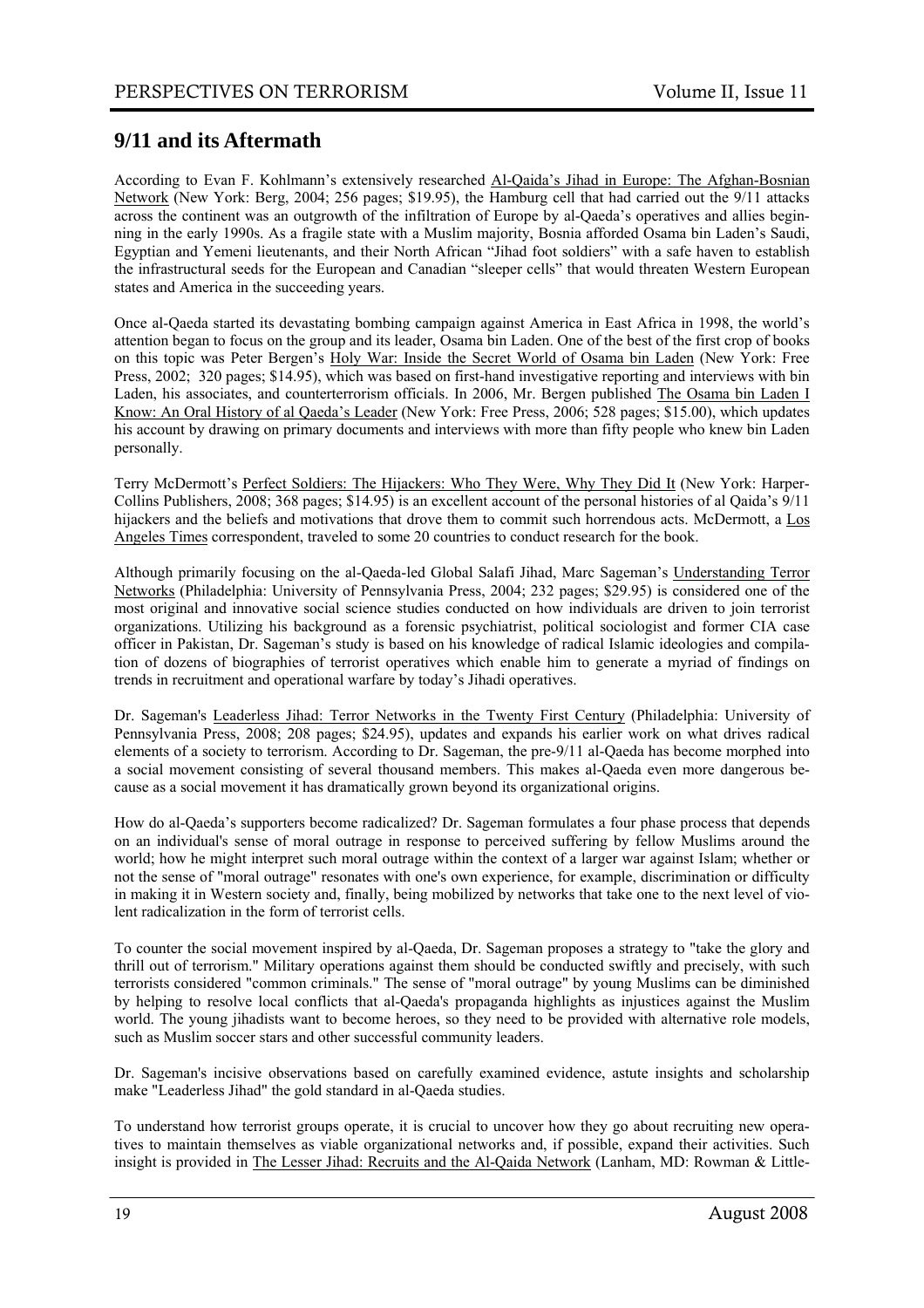field Publishers, Inc., 2007; 174 pages; \$24.95), by Elena Mastors and Alyssa Deffenbaugh. Focusing primarily on the al-Qaeda network, the authors examine "why, how, and where individuals" become involved in that network, which they define as "financial backers and fund-raisers, operators, logisticians, recruiters, trainers, and leaders." It is important to uncover such recruitment patterns to enable counterterrorism agencies to derive potential strategies for dealing with the "entry" points into their networks. By focusing on the al-Qaeda network's recruitment processes, The Lesser Jihad is an important contribution to our understanding of the measures required to counter and defeat such a terrorist network.

Brynjar Lia's Architect of Global Jihad: The Life of Al Qaeda Strategist Abu Mus'ab al-Suri (New York: Columbia University Press, 2008; 256 pages; \$28.95), is a biography of an important al Qaida theoretician. In addition to writing an influential 1,600 page book, al-Suri had trained a generation of young jihadists in the Afghan training camps and helped establish the organization's European networks. Syrian-born Al-Suri was captured in Pakistan in late 2005. Lia is a research professor at the Norwegian Defence Research Establishment (FFI).

#### **Palestinian Terrorism**

While the threats posed by al Qaida and its worldwide affiliates occupy the attention of most books, other terrorist conflicts also merit close attention. For example, in a stunning upset, in January 2006 Hamas's political arm won the Palestinian parliamentary elections. Hamas: Politics, Charity, and Terrorism in the Service of Jihad (New Haven, CT: Yale University Press, 2007; 336 pages; \$17.00) by Matthew Levitt explains how Hamas was able to blend terrorism, political activism, and social welfare services to become the dominant force in the Palestinian territories. The book is meticulously documented.

Anne Marie Oliver and Paul Steinberg explore the underpinnings of the cult of martyrdom among the Palestinians in The Road to Martyr's Square: A Journey Into the World of the Suicide Bomber (New York: Oxford University Press, 2006; 304 pages; \$19.95). Their book is based on their extensive field research in the West Bank and Gaza Strip, which enabled them to see first hand and collect documentation and video materials to which most outsiders are not privy. According to the authors, suicide bombings have become so deeply ingrained in Palestinian society as a 'cult of martyrdom' that "lengthy indoctrination and training sessions for suicide bombers were no longer deemed necessary. Indeed, the script was so well known that someone who wanted to become a bomber, it was said, was simply given a bomb; he decided the coordinates for himself." This beautifully written yet disturbing book offers a unique perspective on the intifada and the Palestinian-Israeli conflict, written by authors who demonstrate great understanding of the Palestinians' internal and external struggles.

Anat Berko's The Path to Paradise: The Inner World of Suicide Bombers and Their Dispatchers (Westport, CT: Praeger Security International, 2007; 216 pages; \$49.95) is an insightful examination of Palestinian suicide bombers and the men who dispatch them on their missions. While concrete grievances against Israel and its occupation policy — primarily in the West Bank (since Israel has withdrawn from the Gaza Strip) — drive most Palestinian suicide bombers to attack Israelis, the cult of death through martyrdom is reinforced daily through indoctrination and hate propaganda in Palestinian mosques, schools, media and popular music. How can suicide bombings be stopped? The key, Dr. Berko believes, rests with Muslim religious leaders, who "have the moral responsibility to forcefully condemn suicide bombing attacks and to issue unequivocal *fatwas* [religious rulings] against them." They must emphatically state that those who carry out such attacks "not only do not automatically go to paradise, but that they automatically go to hell." The book contains a wealth of information about Palestinian society, such as the impact of polygamous families and arranged marriages on the sons and daughters who decide to become suicide martyrs.

Bernard Rougier's Everyday Jihad: The Rise of Militant Islam among Palestinians in Lebanon (Cambrdige, MA: Harvard University Press, 2007; 333 pages; \$28.95) is based on the author's intensive field work in the Palestinian refugee camp of Ain al-Hilweh, the country's largest concentration of Palestinians. Mr. Rougier is a Middle East scholar affiliated with Sciences-Po in Paris. Although he is chiefly concerned with how militant pan-Islamism took hold in Ain al-Hilweh, he offers extensive evidence of similar developments in Nahr al-Bared and other refugee camps. He shows how a growing number of disaffected Palestinian refugees now view themselves as part of the global geography of radical Islam, pointing out that this is a position that has led them to identify with the rhetoric of al-Qaeda. Mr. Rougier concludes that militant Islamism among the Palestinians can be mitigated by re-invigorating the Palestinian-Israeli peace process and offering the Palestinians a viable state.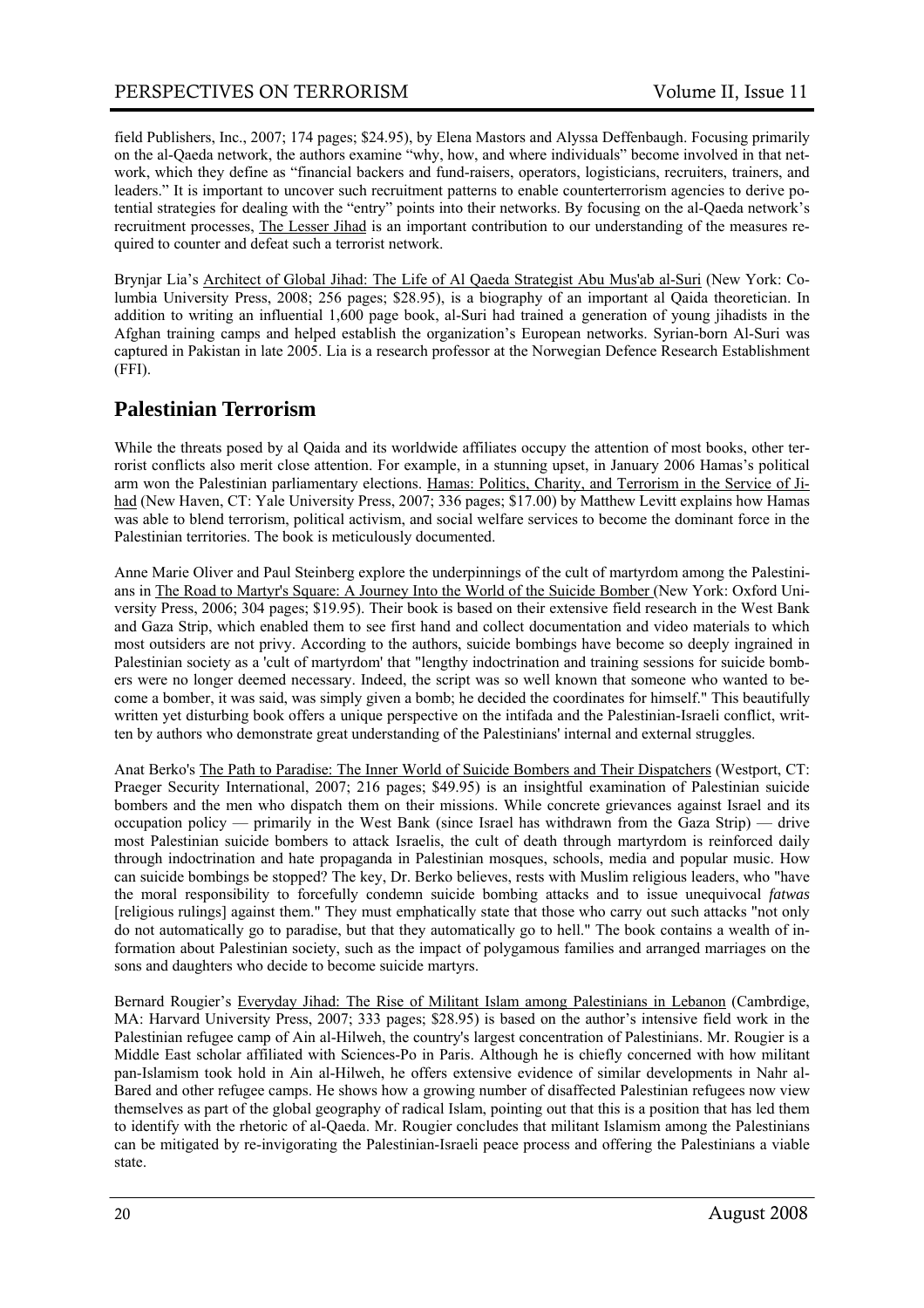#### **Terrorism in the United States**

 In Holy War on the Home Front: The Secret Islamic Terror Network in the United States (New York: Sentinel, 2006; 256 pages; \$21.00) Harvey Kushner (with Bart Davis) assert that for more than two decades a secret network of Islamic extremists belonging to al-Qaeda and Hamas has been entrenching itself in American society, where some of them function as leaders of local and national Islamic organizations and charities, religious preachers, soldiers, drug smugglers, and prison chaplains. Mr. Kushner is chairman of the department of criminal justice at Long Island University and a well-respected terrorism expert.

The Terrorist Next Door: The Militia Movement and the Radical Right (New York: Thomas Dunne Books, 2002; 416 pages; \$27.95) by Daniel Levitas cautions us that far-right extremist groups in America have always posed a terrorist threat, as exemplified by Neo-Nazi groups such as the Aryan Nations and individuals such as Timothy McVeigh. Extensively researched and documented, this is the most definitive account ever written on America's far-right militia movements.

#### **U.S. Counterterrorism**

The political and intelligence failures by the Clinton and Bush administrations to prevent 9/11 have resulted in the publication of numerous books, of which nine are briefly reviewed here. The first was Breakdown: How America's Intelligence Failures Led to September 11 (Washington, DC: Regnery Publishing Inc., 2002; 256 pages; \$19.95) by Washington Times' investigative reporter Bill Gertz, which places the blame on the lack of political will by successive administrations and Congress to vigorously counter al-Qaeda's growing threat.

In Terrorism and U.S. Foreign Policy (Washington, DC: Brookings Institution Press, 2003; 285 pages; \$36.95 hardcover; \$20.95 paper), Paul Pillar provides a framework for understanding the history and current posture of U.S. counterterrorism policy. The concluding chapter provides recommendations for improving America's counterterrorism capability. Dr. Pillar is a former deputy chief of the CIA's Counterterrorist Center, and currently a visiting professor at Georgetown University.

With the benefit of time and a full complement of staff to conduct its research and call on expert witnesses, The 9/11 Commission Report: Final Report of the National Commission on Terrorist Attacks Upon the United States (New York: W.W. Norton & Company, 2004; 568 pages; \$10.00) provides the most comprehensive critique of the events and policies that led to 9/11 (although since its publication questions have arisen over its glossing of evidence that more may have been known than what was included in its report by U.S. intelligence units about al-Qaeda's pre-9/11's preparatory activities).

Daniel Benjamin's and Steven Simon's The Next Attack: The Failure of the War on Terror and a Strategy for Getting it Right (New York: Times Books, 2005; 352 pages; \$16.00), believe that America is losing the war on terrorism. Due to the Bush administration's post-September 11 policies, they write, America's strategic position is weakening; increasing numbers of Muslims are joining the radical Islamists in terrorist violence. Jihadist ideology has become the bloody banner for grievances around the world, "merging into a pervasive hatred of the United States, its allies, and the international order they uphold." This hatred has loosened Muslim religious and social inhibitions on violence that it now justifies an attack on "infidels" such as the United States using weapons of mass destruction. As a consequence of what Messrs. Benjamin and Simon (but not necessarily others) consider to be the Bush administration's failure to understand that radical Islam is a transnational problem and the intervention in Iraq, which has turned that country into the "central theater of the jihadist struggle," they argue that "Unwittingly, we are clearing the way for the next attack — and those that will come after."

One of the most sweeping and extensively researched narrative of the events leading to al-Qaeda's 9/11 attacks is provided by Lawrence Wright's The Looming Tower: Al-Qaeda and the Road to 9/11 (New York: Knopf, 2006; 480 pages; \$27.95). It also examines al-Qaeda's activities from the perspectives of American counterterrorism agencies that had tried, but ultimately failed, to stop them.

In The One Percent Doctrine: Deep Inside America's Pursuit of Its Enemies Since 9/11 (New York: Simon & Schuster, 2006; 384 pages; \$27.00) veteran journalist Ron Suskind argues that the failure to anticipate 9/11 led the Bush Administration to adopt a new preemptive counterterrorism doctrine in which even the possibility of a one percent likelihood of a nuclear detonation.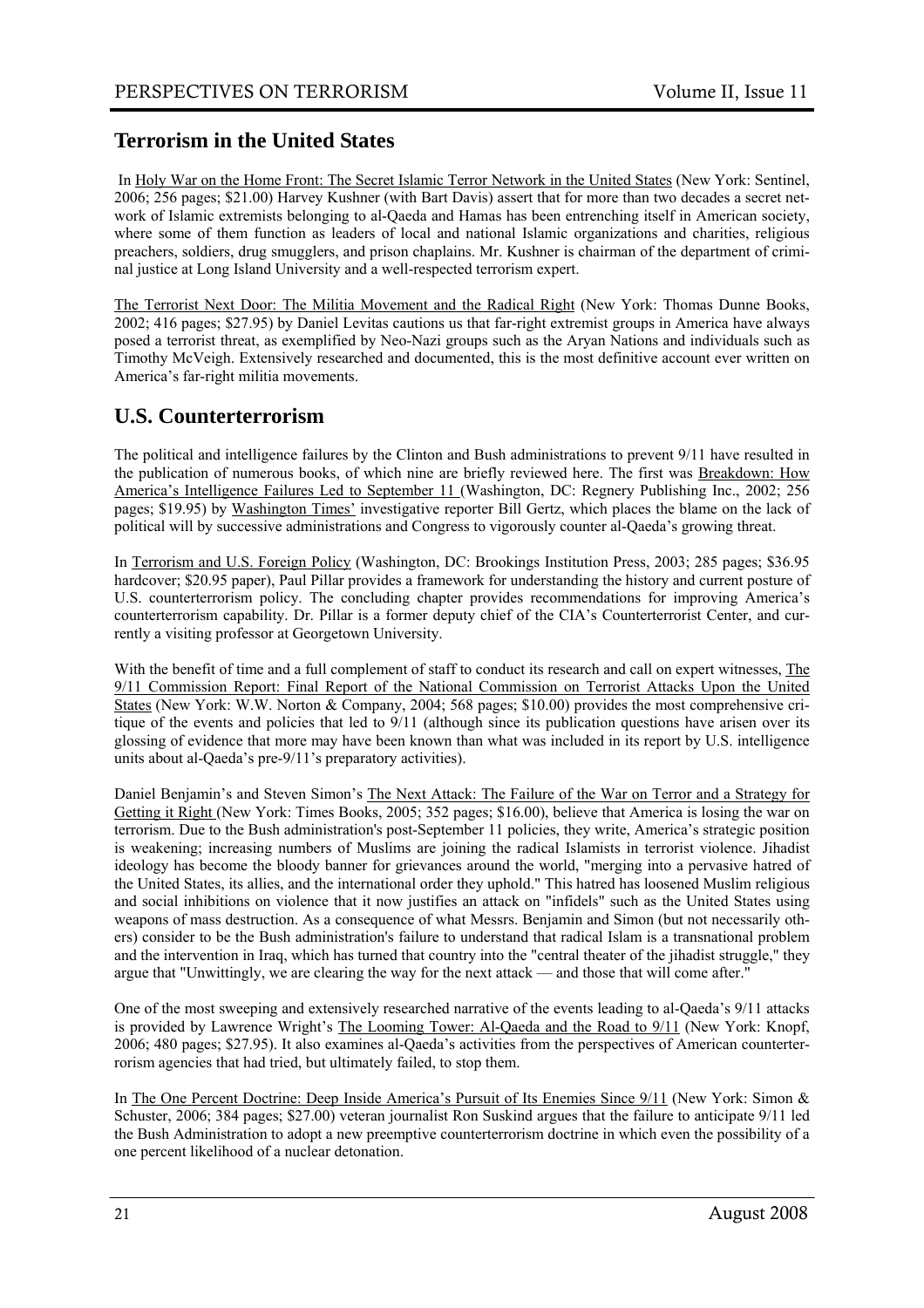The Terrorist Watch: Inside the Desperate Race to Stop the Next Attack (New York: Crown Forum, 2007; 272 pages; \$26.95) by Ron Kessler is an insightful and revealing look at how U.S. counterterrorism agencies and their top players conducted America's attacks on al-Qaeda and its affiliates prior to and following September 11. Kessler is a veteran Washington-based investigative journalist on national security and the author of 16 books. His unparalleled access to top players in America's counterterrorism campaign allowed him a rare glimpse into their tradecraft, making The Terrorist Watch a riveting account.

Evolution of U.S. Counterterrorism Policy [Three Volumes], edited by Yonah Alexander and Michael B. Kraft (Westport, CT: Praeger Security International, 2007; 1456 pages; \$299.00), is a comprehensive collection of key documents, statements, and testimony on U.S. government counterterrorism policies, laws and programs as they evolved prior to and following 9/11. One of the co-authors, Mr. Kraft, is a former high level State Department official, so the volume greatly benefits from his extensive knowledge of these issues.

Michael A. Sheehan's Crush the Cell: How to Defeat Terrorism Without Defeating Ourselves (Random House, 2008; 320 pages; \$24.95), recommends using "offensive operational intelligence" to identify and defeat terrorist cells, some of which are loosely affiliated "wannabes". Mr. Sheehan is a former Deputy Commissioner for Counterterrorism in the New York City Police Department and Ambassador at Large for Counterterrorism at the State Department.

#### **Counterterrorism - General**

In The Counter-Terrorism Puzzle: A Guide for Decision Makers (New Brunswick, NJ: Transaction Publishers, 2005; 334 pages; \$39.95) Boaz Ganor, one of Israel's top counterterrorism academic experts, identifies terrorist threats and delineates ways in which governments can most successfully counteract them. The "puzzle" of the book's title hints at the myriad ways a response to a terrorist threat can take shape in the form of policy making, intelligence collection and analysis, deterrence, and offensive and defensive countermeasures (and how to avoid the "boomerang effect").

Emanuel Gross's The Struggle of Democracy Against Terrorism: Lessons from the United States, the United Kingdom, and Israel (Charlottesville, VA: University of Virginia Press, 2006; 320 pages; \$35.00) is one of the best studies on the legal challenges and moral dilemmas faced by democracies in balancing security against civil liberties, human rights and the rule of law in countering the threats posed by terrorists. Mr. Gross covers the spectrum of relevant topics including defining terrorism, the laws of war in countering terrorism, interrogating terrorists, the powers of military commanders in administering areas where terrorists operate (such as in Iraq or the West Bank), administrative detention, the right to privacy by citizens during emergency periods, the use of civilians by terrorists or armies as human shields, and thwarting terrorist acts through targeted killings of terrorist leaders and operatives.

Making the Nation Safer: The Role of Science and Technology in Countering Terrorism, by the National Research Council of the National Academies (Washington, DC: The National Academies Press, 2002; 440 pages; \$41.36), is considered one of the "classic" studies in homeland security. Comprehensive in scope and authoritative in its technical expertise, the volume's chapters discuss scientific and technical approaches to mitigate vulnerabilities in key infrastructural sectors, such as transportation, information and telecommunications systems, health systems, the electric power grid, food and water supplies, and others that may be susceptible to terrorist attacks. It also discusses nuclear and radiological threats, bioterrorism, toxic chemicals and explosive materials, cyberterrorism, and potential threats to energy systems, such as the electrical power grid and oil and gas. For each of the critical infrastructure sectors discussed, the volume provides recommendations on how to apply knowledge and technology to make the nation safer, as well as the research and development programs that are required to produce innovations to protect the nation against future threats.

Homeland Security: A Complete Guide to Understanding, Preventing, and Surviving Terrorism (New York: McGraw-Hill, 2005; 556 pages; \$75.00) by Mark A. Sauter and James Jay Carafano is a theoretical and practical treatment of terrorism, counter-terrorism and homeland security. The book is divided into three sections: the emergence of homeland security as a modern concern, how to understand terrorism and an overview of America's homeland-security system. Although primarily written as a textbook for the academic market—with each chapter beginning with an overview and learning objectives and ending with a chapter summary, discussion topics, notes on sources and even a quiz—"Homeland Security" is much more than a textbook. It is an indispensable reference resource for those seeking to understand how terrorists operate and the structures and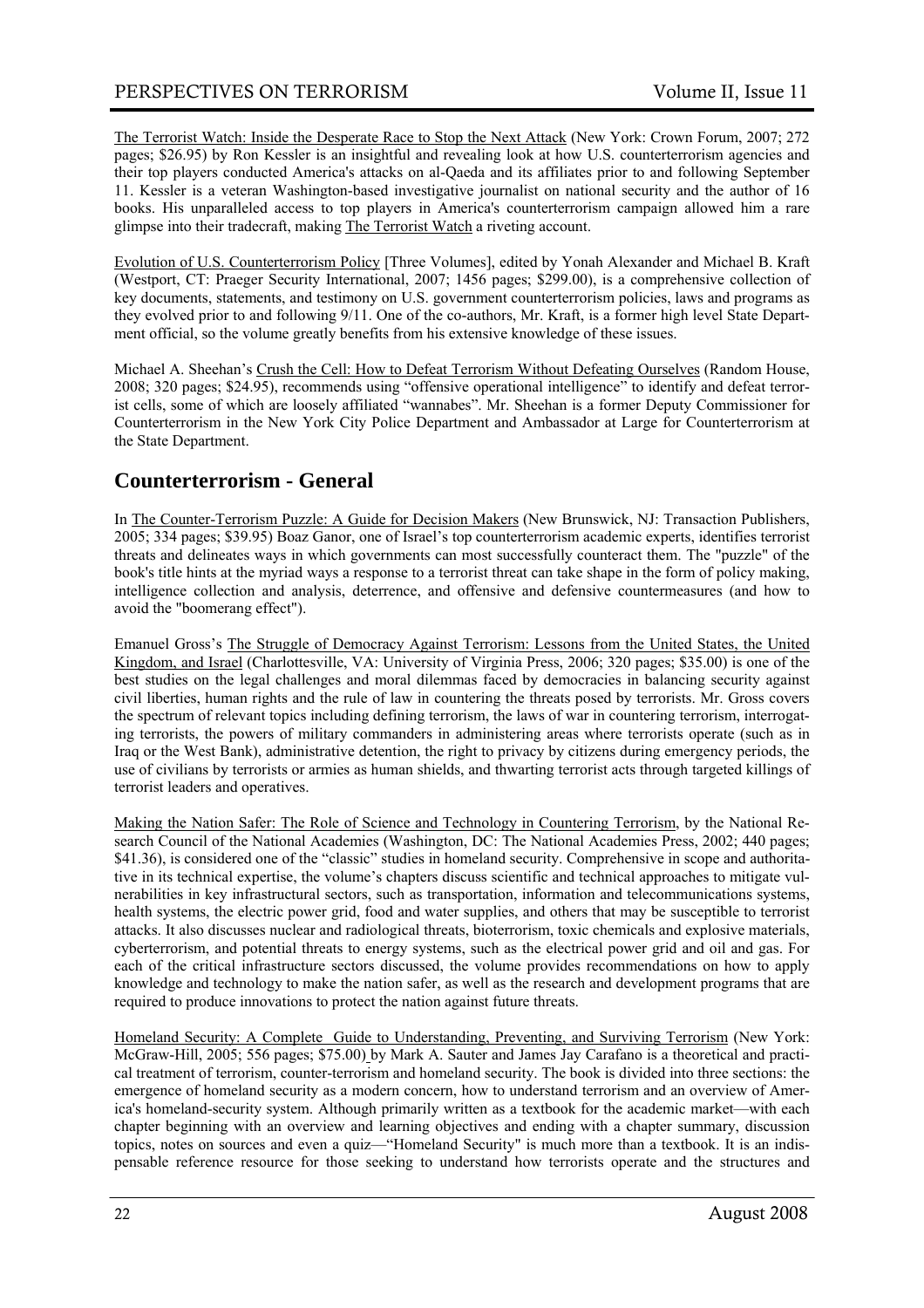mechanisms that have been developed to respond to the magnitude of the terrorist threats confronting us.

Countering Terrorism and WMD: Creating a Global Counter-Terrorism Network (New York: Routledge, 2006; 300 pages; \$45.95), edited by Peter Katona, Michael D. Intriligator and John P. Sullivan, brings together experts from a range of disciplines to discuss the components necessary for comprehensive counter-terrorism. What sets this book apart from other initiatives are the authors' specializations in clinical medicine, public health, economics, political science and public policy, law enforcement, military and intelligence.

Daniel Byman's The Five Front War: The Better Way to Fight Global Jihad (Wiley, 2007; 320 pages; \$25.95) proposes a comprehensive approach to countering terrorism, involving the use of intelligence, law enforcement, a counter narrative to al-Qaeda's ideology, reforms in the targeted countries, and strong alliances among governments. Dr. Byman directs Georgetown University's Security Studies Program and the Center for Peace and Security Studies.

*Joshua Sinai is a program manager for counterterrorism studies, The Analysis Corporation (www.theanalysiscorp.com), USA.*